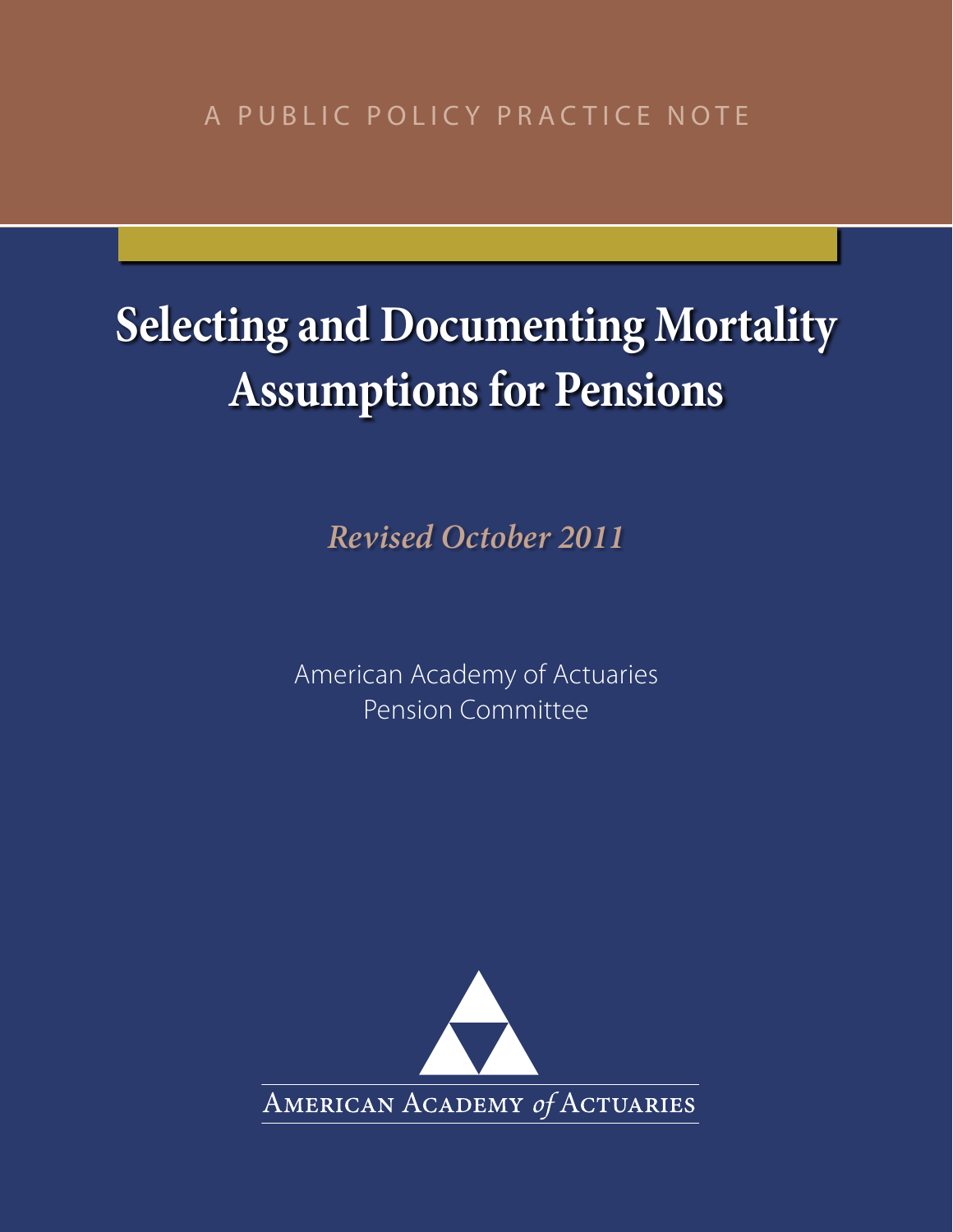# Selecting and Documenting Mortality Assumptions for Pensions<sup>1</sup>

*Revised October 2011*

Developed by the Pension Committee of the American Academy of Actuaries



The American Academy of Actuaries is a 17,000-member professional association whose mission is to serve the public and the U.S. actuarial profession. The Academy assists public policymakers on all levels by providing leadership, objective expertise, and actuarial advice on risk and financial security issues. The Academy also sets qualification, practice, and professionalism standards for actuaries in the United States.

 $\frac{1}{1}$ <sup>1</sup> and other post retirement benefit plans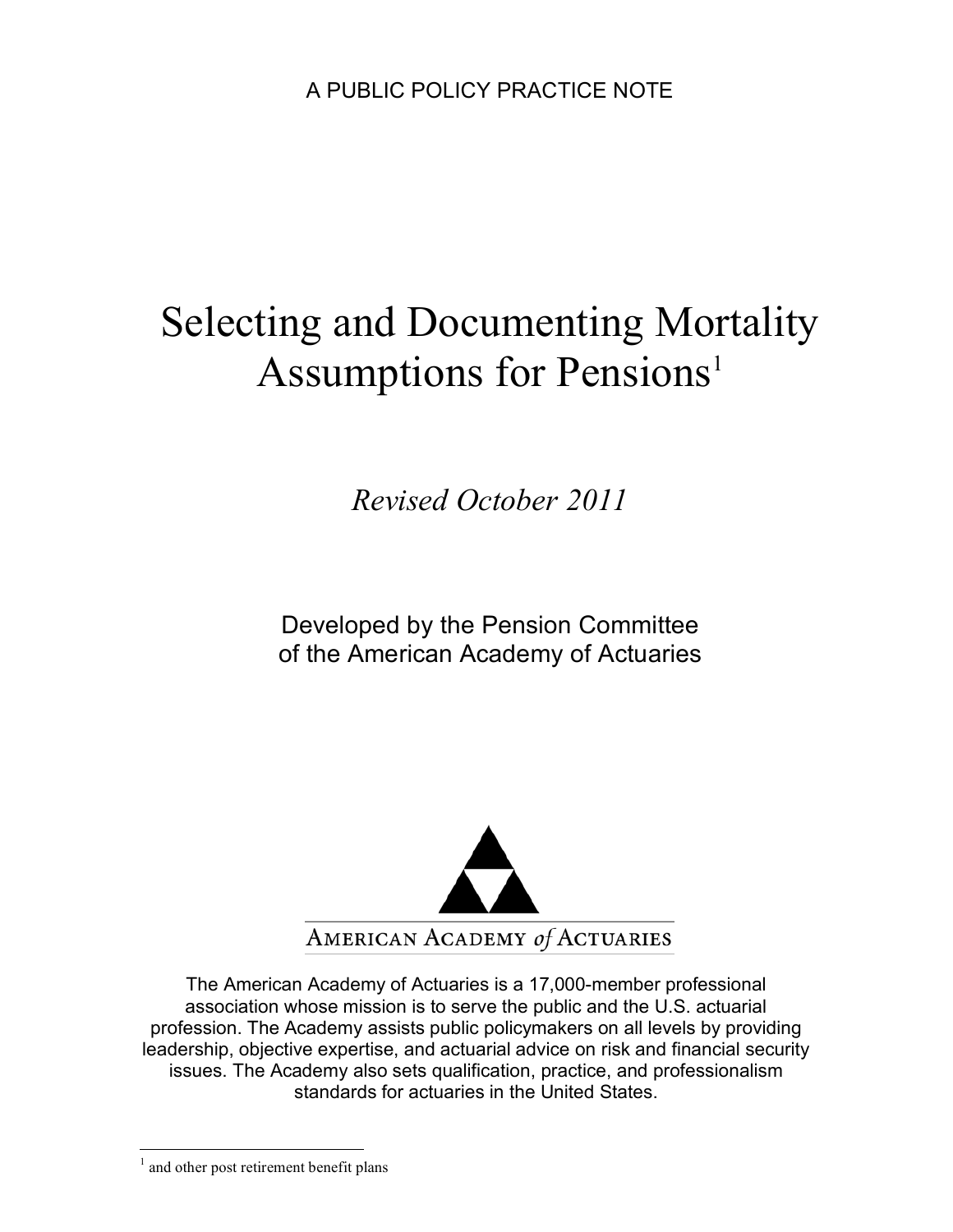This practice note does not cover the selection and documentation of assumptions other than the mortality assumption.

#### **2011 Pension Committee**

John Moore, Chairperson Eli Greenblum, Vice Chairperson

Paul Angelo Gerard Mingione Michael Bain Brian O'Konski Margaret Berger Andrew Peterson Bruce Cadenhead Michael Pollack Charles Clark Donald Segal Timothy Geddes James Shake<br>Douglas German Mark Spangrud Douglas German William Hallmark Lane West Ellen Kleinstuber **Sarah Wright** Sarah Wright Jeffrey Litwin



1850 M Street N.W., Suite 300 Washington, D.C. 20036-5805

© 2011 American Academy of Actuaries. All rights reserved.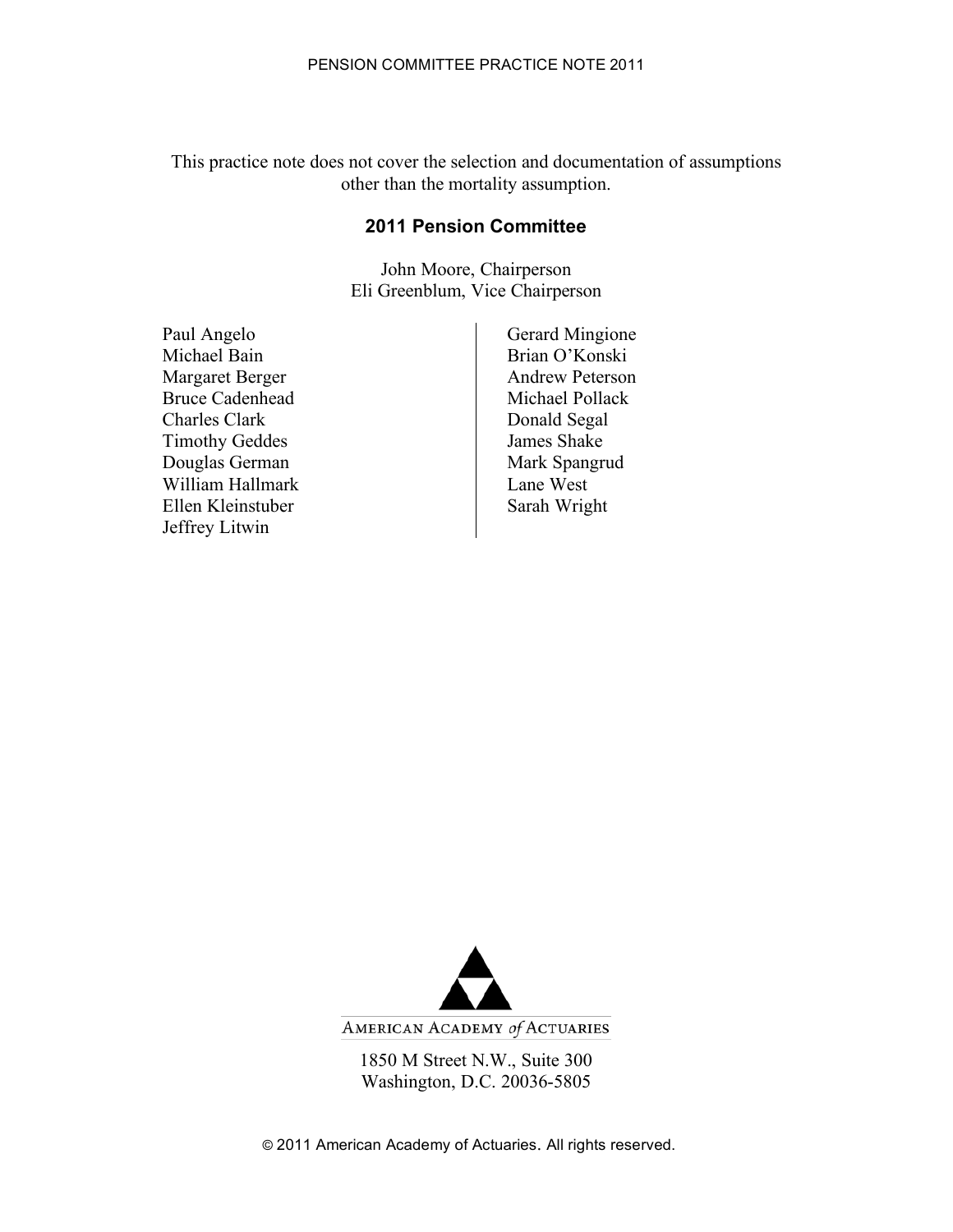# **TABLE OF CONTENTS**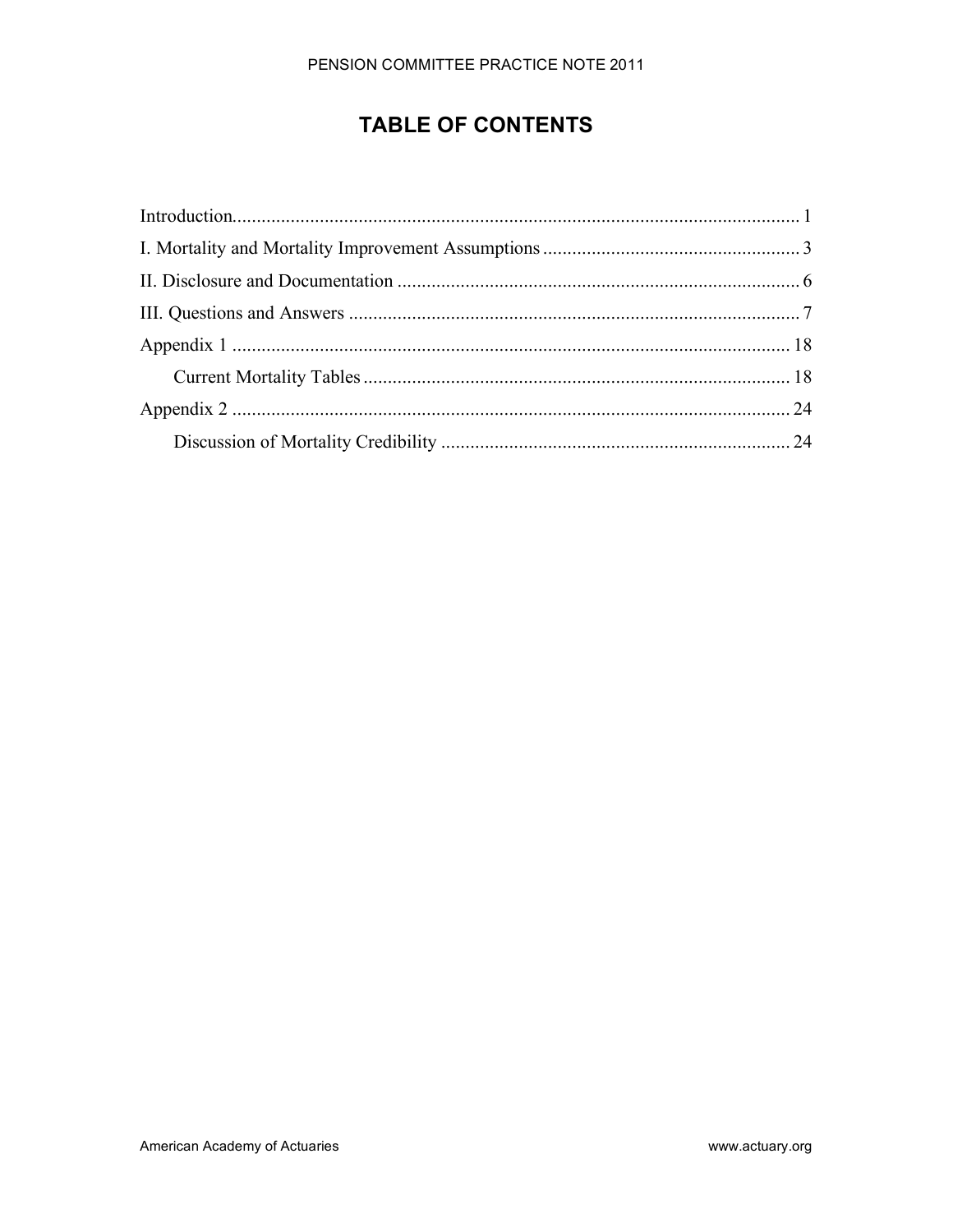## **INTRODUCTION**

This practice note is not a promulgation of the Actuarial Standards Board, is not an Actuarial Standard of Practice, is not binding upon any actuary and is not a definitive statement as to what constitutes generally accepted practice in the area under discussion. Events occurring subsequent to the publication of this practice note may make the practices described in the practice note irrelevant or obsolete.

This practice note was prepared by the Pension Committee of the American Academy of Actuaries (Academy) to provide information to actuaries on current and emerging practices in the selection and documentation of the mortality assumptions for measuring obligations of defined benefit pension plans and other post retirement benefits plans. It represents collective, but not unanimous, views of the individual members of the Committee. The intended users of this practice note are the members of actuarial organizations governed by the Actuarial Standards of Practice promulgated by the Actuarial Standards Board.

Measurements of defined benefit pension plan obligations include calculations that assign plan costs to time periods, actuarial present value calculations, and estimates of the magnitude of future plan obligations. This practice note does not apply to individual benefit calculations or individual benefit statement estimates. The application of the information contained herein is intended to cover qualified and non-qualified plans, and governmental and non-governmental plans for which the actuary is subject to ASOP No 35.

This note may be used when setting assumptions, or providing advice on setting assumptions, for funding (where permitted by law), and for financial accounting.

This practice note does not cover the selection and documentation of investment return assumptions, other economic assumptions, or non-mortality demographic assumptions.

Mortality rates that are appropriate for valuing pension obligations may not generally be appropriate for valuing life insurance or individual annuity contracts. The issues involved in selecting mortality assumptions for life insurance (both individual and group) or individual annuity contracts are not addressed in this practice note.

This practice note is intended to assist actuaries by describing some approaches for selecting (including giving advice on selecting) and documenting mortality assumptions that the Committee believes could be employed to comply with Actuarial Standard of Practice No. 35, *Selection of Demographic and Other Noneconomic Assumptions for Measuring Pension Obligations* ("ASOP No. 35"). Actuarial Standard of Practice No. 4, *Measuring Pension Obligations and Determining Pension Plan Costs or Contributions* ("ASOP No. 4"), when revised in 2007, integrates the guidance from ASOP No. 35 and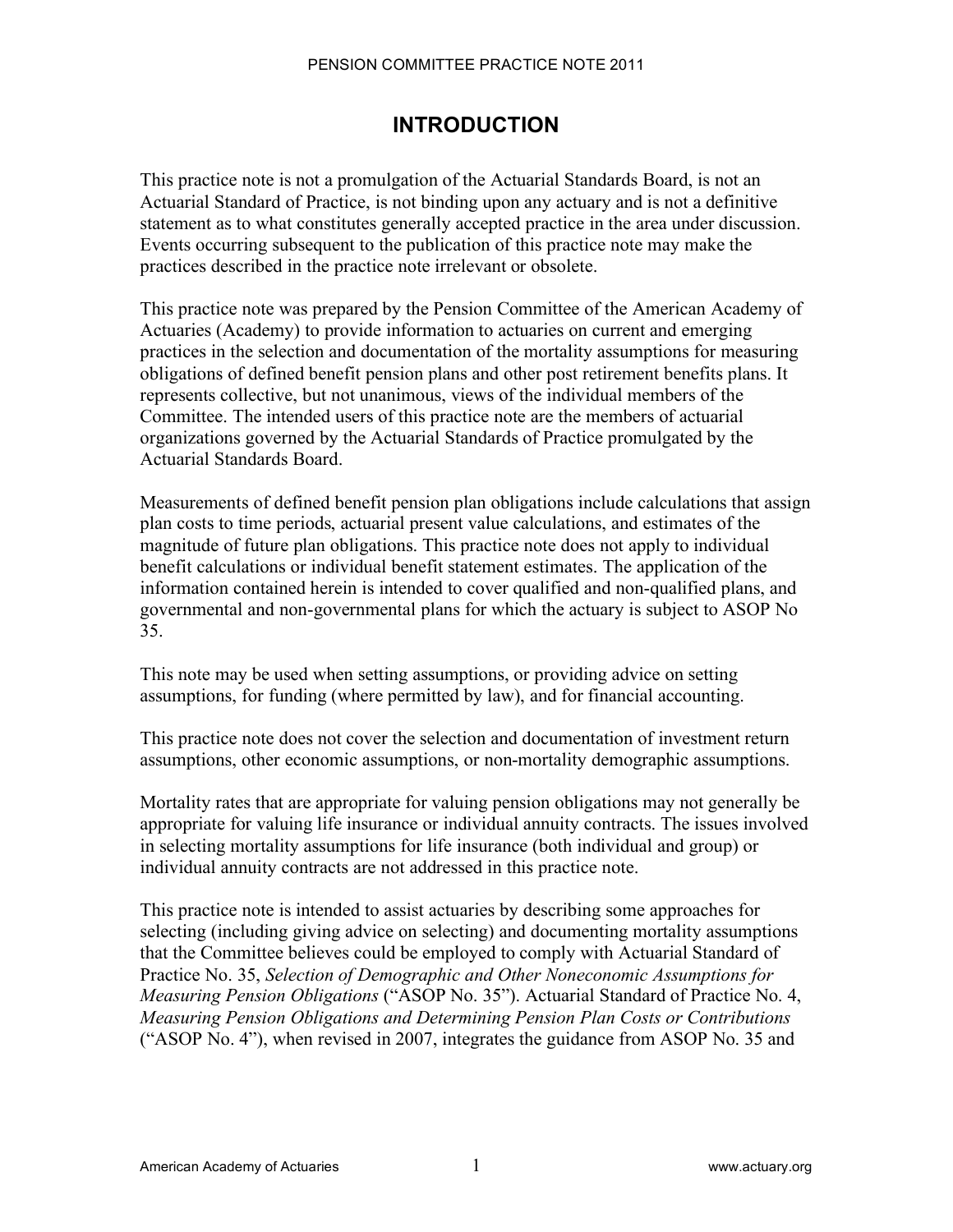certain other standards on measuring pension obligations as well as providing guidance on the actuary's responsibility with regard to prescribed assumptions.<sup>2,3, 4</sup>

This practice note replaces the October 2009 version and may be considered for any actuarial valuation with a measurement date on or after June 30, 2011 (which is the effective date of the revised ASOP No. 35 as revised and adopted in September 2010). Actuaries are encouraged to review the revised ASOP carefully, noting among other things the requirement to specifically select and disclose a future mortality improvement assumption.

The Transmittal Memorandum in the revised ASOP No. 35 states: "As mortality rates have continued to decline over time, concern has increased about the impact of potential future mortality improvements on the magnitude of pension commitments. Section 3.5.3 of current ASOP No. 35 lists 'the likelihood and extent of mortality improvement in the future' as a factor for the actuary to consider in selecting a mortality assumption. In the view of many actuaries, the guidance regarding mortality assumptions should more explicitly recognize estimated future mortality improvement as a fundamental and necessary assumption, and the actuary's provision for such improvement should be disclosed explicitly and transparently."

This practice note is intended to be illustrative and spur professional discussion on this topic. Other reasonable selection and documentation methodologies currently exist and new ones likely will evolve in the future.

The Committee welcomes any suggested improvements for future updates of this practice note. Suggestions may be sent to the pension policy analyst of the American Academy of Actuaries at 1850 M St. NW, Suite 300, Washington, DC 20036 or by emailing pensionanalyst@actuary.org.

 $\frac{1}{2}$  $<sup>2</sup>$  In the event of a conflict between the guidance provided in ASOP No. 4 and the guidance provided in</sup> ASOP Nos. 27 and 35, ASOP No. 4 governs.

<sup>&</sup>lt;sup>3</sup> In December 2010, the Actuarial Standards Board (ASB) adopted revisions to Actuarial Standard of Practice No. 41, *Actuarial Communications* ("ASOP No. 41"). ASOP No. 41 affects the actuary's responsibility regarding required disclosures concerning assumptions and regarding prescribed assumptions. Actuaries are encouraged to familiarize themselves with the requirements of ASOP No. 41.

<sup>&</sup>lt;sup>4</sup> As part of the review of ASOP No. 27, the Pension Committee of the ASB is considering requiring the actuary to disclose the rationale for the selection of the economic assumptions. If this change is adopted, ASOP No. 35 may be amended in the future to make changes parallel to the changes in ASOP No. 27. At the date of this Practice Note, ASOP No. 4 is under consideration for update and revision.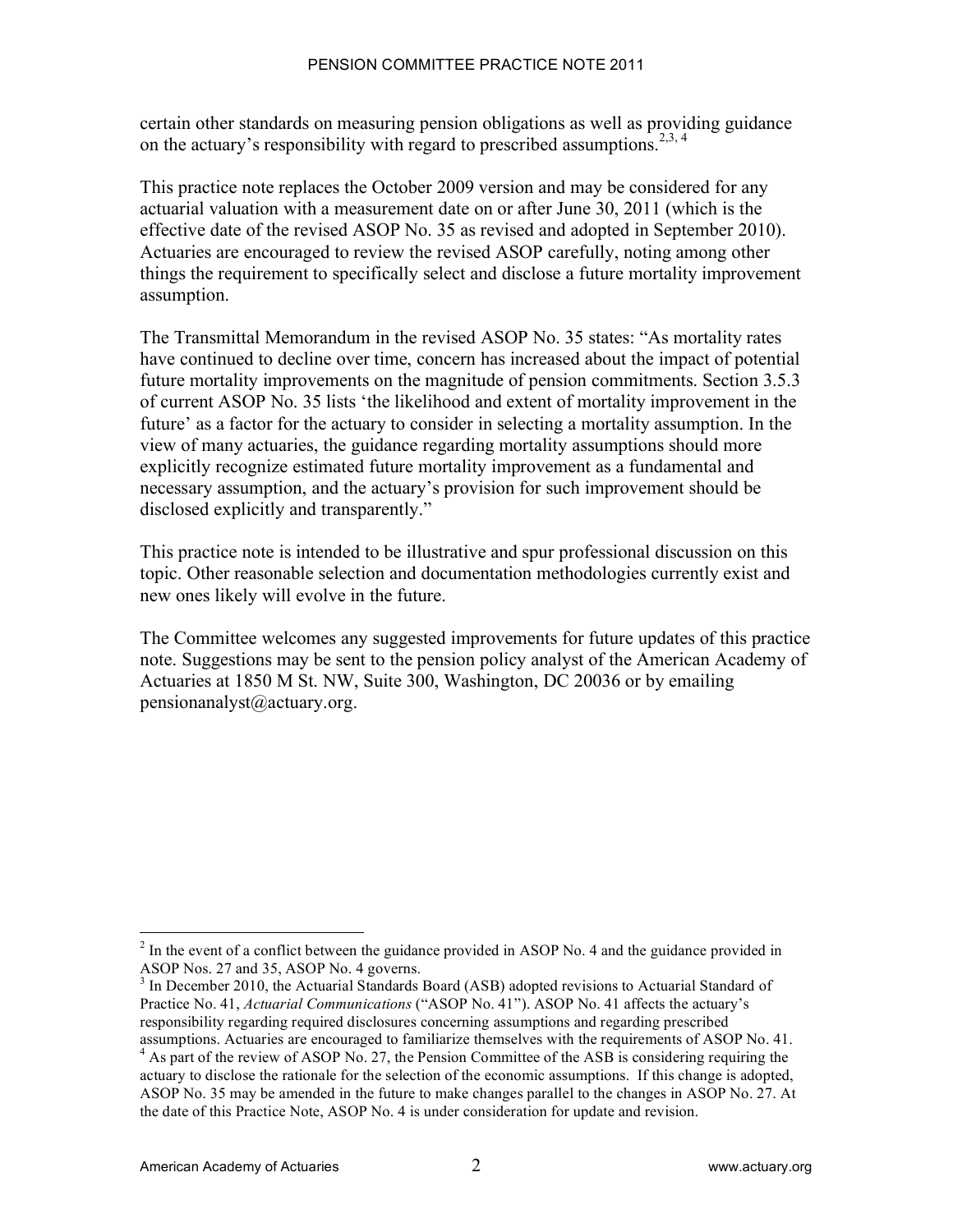# **I. Mortality Assumptions**

## **General Requirements of ASOP No. 35**

The Actuarial Standards Board (ASB) originally adopted ASOP No. 35 in 1999. The ASOP was revised in September 2007, to be consistent with the other standards providing guidance on measuring pension obligations, and again in September 2010. ASOP No. 35, Section 3.1 provides that an "actuary should use professional judgment to estimate possible future outcomes based on past experience and future expectations, and select assumptions based upon application of that professional judgment." According to ASOP No. 35, a reasonable assumption is "one that is expected to appropriately model the contingency being measured and is not anticipated to produce significant cumulative actuarial gains or losses over the measurement period." It outlines a general process an actuary should follow for selecting demographic assumptions and generally describes the following in Section 3.3:

- Identify the type of assumption that is appropriate for the specific calculation;
- Consider the relevant assumption universe (e.g., published tables, plan experience, published studies, etc.) from which a specific assumption may be selected;
- Consider the assumption format and whether it is appropriate to use different assumptions for different segments of the covered population;
- Select the specific assumption from the relevant universe; and
- Evaluate the reasonableness of the selected assumption.

An actuary need not follow this entire process at every measurement date for every assumption if, in the actuary's professional judgment, previously selected assumptions continue to be reasonable. Each individual demographic assumption selected by the actuary should satisfy the standard. With respect to any particular measurement, each demographic assumption selected by the actuary should be consistent with the others unless the assumption, considered individually, is not material. The combined effect of all nonprescribed assumptions (including those not covered by this practice note), however, should be reasonable.

ASOP No. 35 applies not just when an actuary selects an assumption, but also when an actuary gives advice on selecting an assumption (Section 3.8, including prescribed assumptions). In addition, ASOP No. 4 provides guidance on the actuary's responsibility with regard to prescribed assumptions selected by a plan sponsor (such as employerselected assumptions to comply with Statements of Financial Accounting Standards). ASOP Nos. 35 and 4 do not apply to mandated prescribed assumptions (e.g., Internal Revenue Code Regulation 1.430(h)(3)-1).

Where a particular assumption is prescribed, ASOP No. 35, Section 3.8 does not appear to authorize the actuary to select another assumption that would not satisfy the standard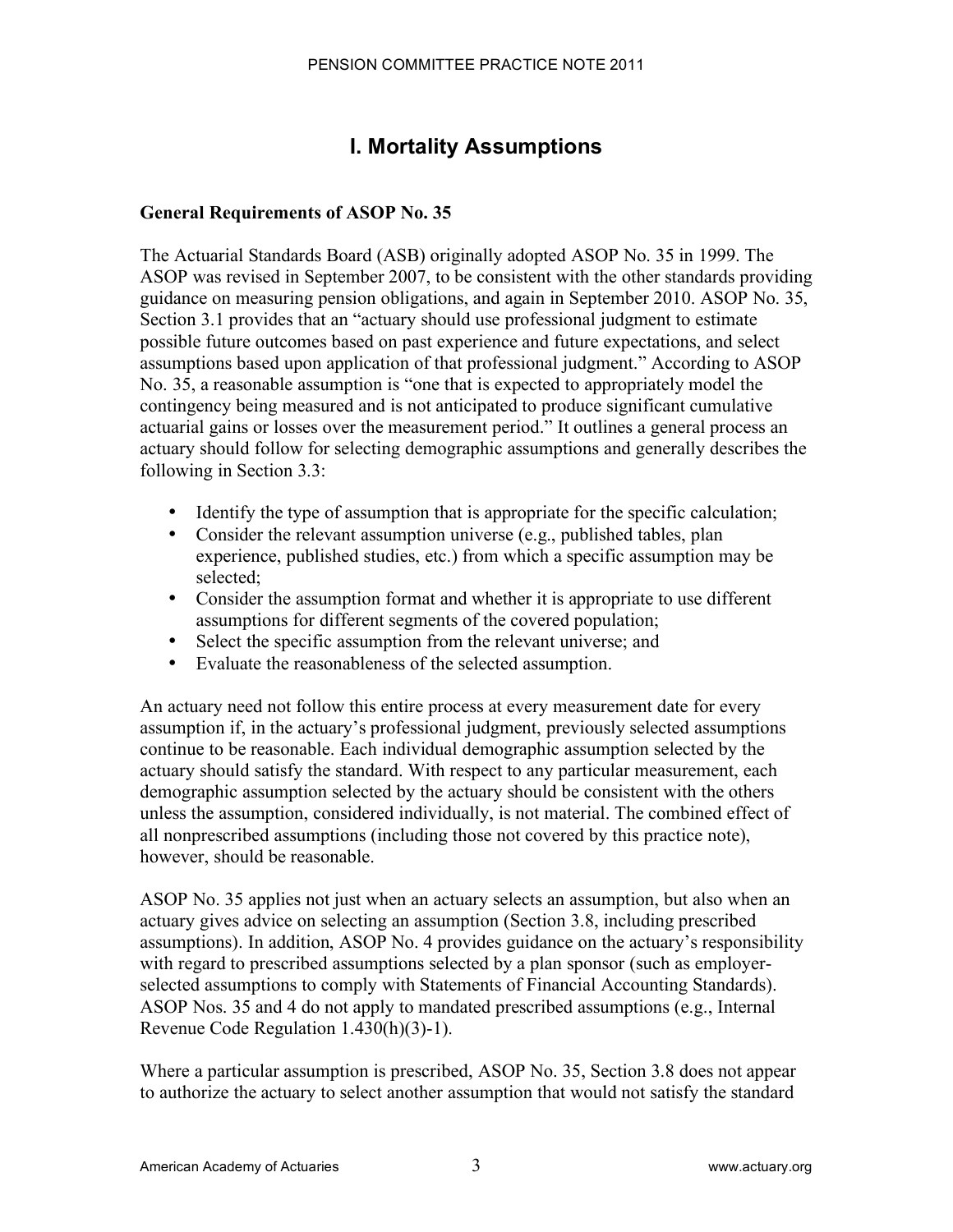on its own in order to offset the effect of using the prescribed assumption. This appears to be true even when the actuary believes the prescribed assumption is unreasonable, unless the disclosure of deviation provisions of the standard are followed.

More than one reasonable assumption may exist for measuring the same contingency. The actuary may select one reasonable assumption, or may show the results using several reasonable assumptions, to show the effect of the difference in assumptions.

#### **General Framework of Mortality Assumptions**

Selection of a mortality assumption generally involves a two-step process: (1) choosing an appropriate set of base mortality tables, and (2) selection of (past and future) mortality improvement rates.

#### **Selecting Mortality and Mortality Improvement Assumptions**

Section 3.5.3 of ASOP No. 35 provides guidance on the selection of the mortality and the mortality improvement assumptions and generally states that the actuary should consider factors such as:

- Whether to use different assumptions before and after retirement, including the reasonableness of an assumption of no mortality before retirement in the case of a small plan;
- Whether different assumptions should be used for disabled lives, considering the plan's definition and/or administration of disability provisions; and
- Whether assumptions should differ for certain participant subgroups.

The amended ASOP states, "the actuary should consider the effect of mortality improvement both prior to and subsequent to the measurement date" and should do the following:

- Adjust mortality rates to reflect mortality improvement prior to the measurement date; however, the published mortality table without improvement can be used if it reflects expected mortality at the measurement date, in the actuary's professional judgment; and
- Adjust mortality rates to reflect mortality improvement after the measurement date and, in particular, an actuary's uncertainty about the occurrence or magnitude of future mortality improvement should not be used as the sole determinant of an assumption of no future mortality improvement.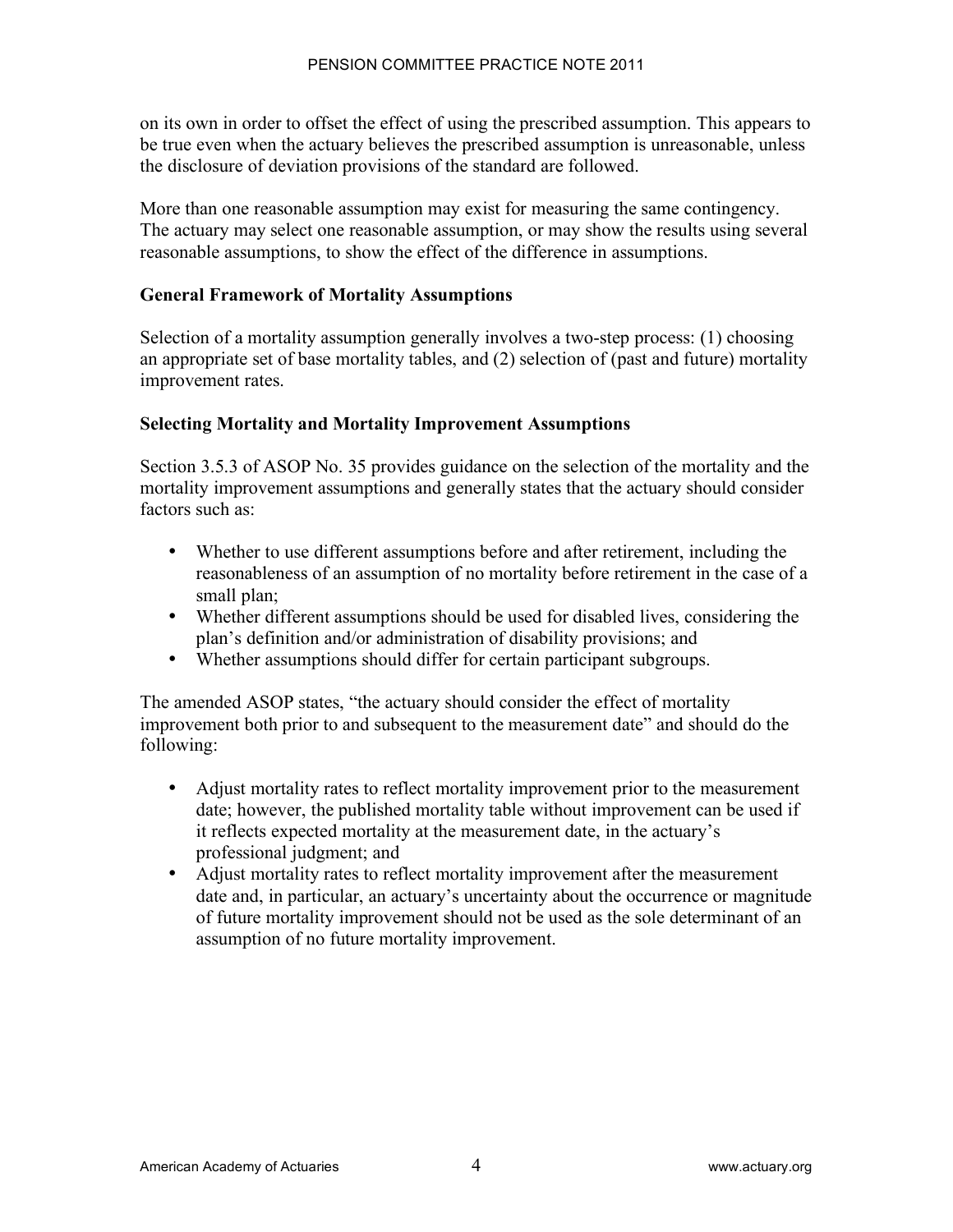When choosing an appropriate mortality assumption, actuaries typically use standard mortality tables, unlike when choosing other demographic assumptions (see Appendix 1 for a list of current  $(2011)$  standard pension mortality tables).<sup>5</sup> They may choose to adjust those standard mortality tables, however, to reflect various characteristics of the covered group, and to provide for expectations of future mortality improvement (both up to and after the measurement date). If the plan population has sufficient credibility to justify its own mortality table, then the use of such a table also could be appropriate. Factors that may be considered in selecting and/or adjusting a mortality table include the demographics of the covered group, the size of the group and the statistical credibility of its experience, and future mortality improvement. A more explicit discussion of these factors can be found in Section III of this practice note.

For most pension valuations, the actuary is generally not expected to reflect adjustments to current and projected future mortality rates for more than a few of the demographic factors potentially affecting mortality (see Q&A 1). In many cases, the size of the population will be too small to observe the effect of these factors on plan experience. Even for plans with the largest populations, the effect of many factors (with unknown correlations) operating simultaneously may be difficult to separate and measure. When making adjustments, actuaries may choose to reflect only the most predominant factors.

In addition, the actuary may want to consider the balance between a complicated methodology and the magnitude of the effect of increased precision. The use of a highly refined methodology, encompassing all possible factors that could influence mortality, is not necessary if the additional refinements are not expected to have a material effect on the actuarial results.

### **Standard Tables**

Appendix 1 contains descriptions of selected current (2011) standard pension tables. Reference to any particular table is intended to be an example of a currently available table and should not be considered as an indication of current "best practice."

 <sup>5</sup>  $<sup>5</sup>$  At the time this practice note was issued, the Society of Actuaries was reviewing pension plan mortality</sup> experience and is expected to issue new mortality information, including a new set of base mortality tables as well as information about future mortality improvement. Actuaries should consider any new information that is issued in connection with the Society of Actuaries' study.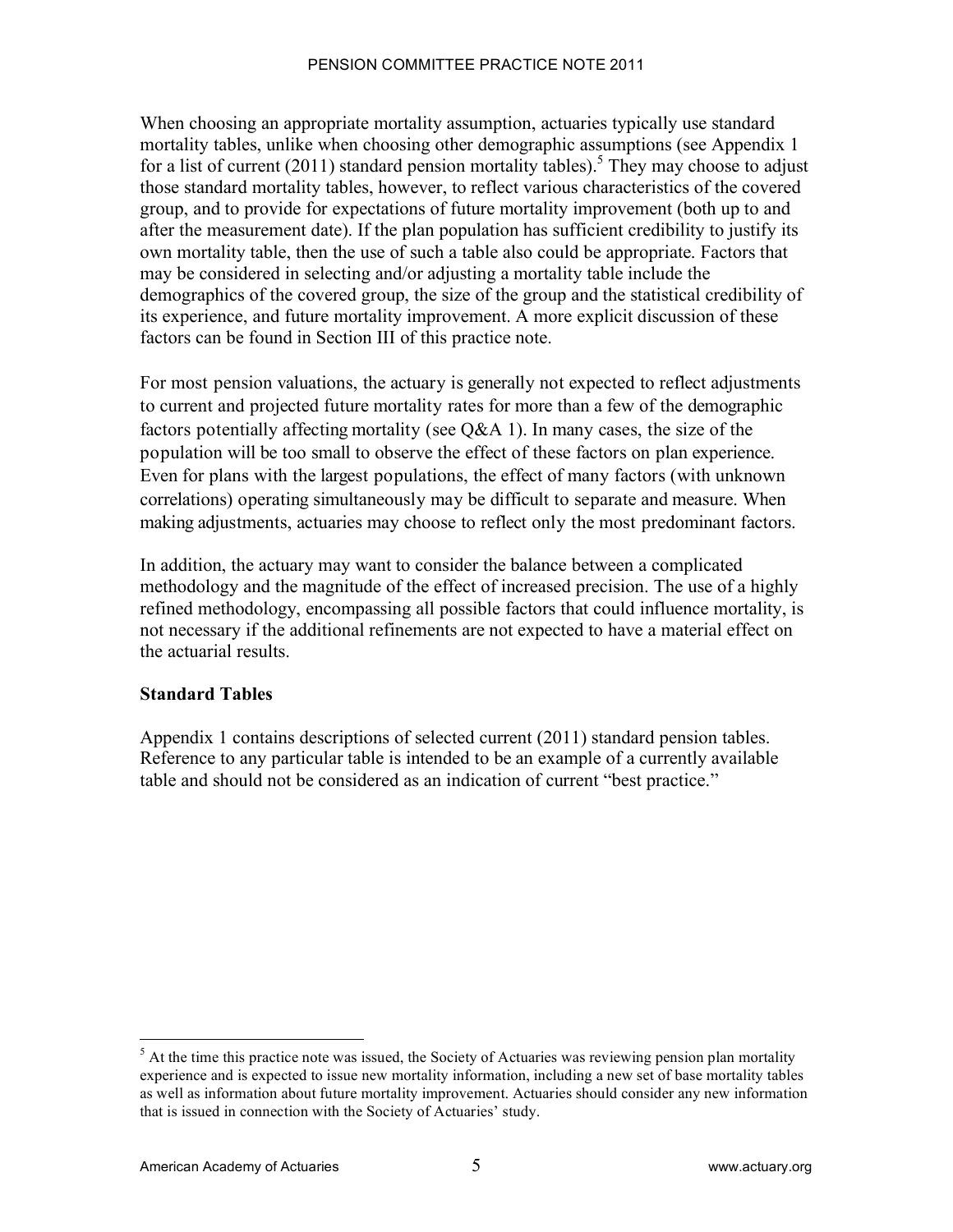# **II. Disclosure and Documentation**

Required disclosures about the mortality assumptions in pension actuarial communications are described in ASOP Nos. 4, 35, and 41, and generally include the following:

- Specific information about each material assumption that was used in the measurement so that another actuary reading the communication has sufficient information to make an assessment about the level and pattern of the rates and the reasonableness of the work. The disclosure of the mortality assumption should include a description of the provisions made for future mortality improvements.
- Discussion of any material changes in the assumption from the previous measurement, including a description of the changes and their general effects, in words or numerically, as appropriate;
- Discussion of any significant events that have occurred since the date of the measurement that would have materially changed the assumption, including the likely effect;
- Identification of any prescribed assumptions, including their sources;
- Identification of any prescribed assumptions selected by a plan sponsor that significantly conflict with what the actuary judges to be reasonable for the purpose of the measurement (note that for this purpose, a reasonable assumption is not limited to what the actuary would have selected as his/her best estimate);
- Identification of any prescribed assumptions selected by a plan sponsor that the actuary is unable to evaluate for reasonableness; and
- Discussion of any deviation from the procedures in ASOP No. 35, including the nature, rationale, and effect of the deviation.

If the actuarial communication is a required government form, the instructions of the applicable form govern disclosure and, other than the last four bullets above, the disclosures described above do not apply.

The actuary also may want to document the assumption selection in internal workpapers. This documentation may describe the assumptions selected for the analysis, the process used to review the assumptions, the results of any experience or gain/loss analysis, the impact of any special events, the impact of any assumption changes, and the basis for the selection of the assumptions used in the analysis.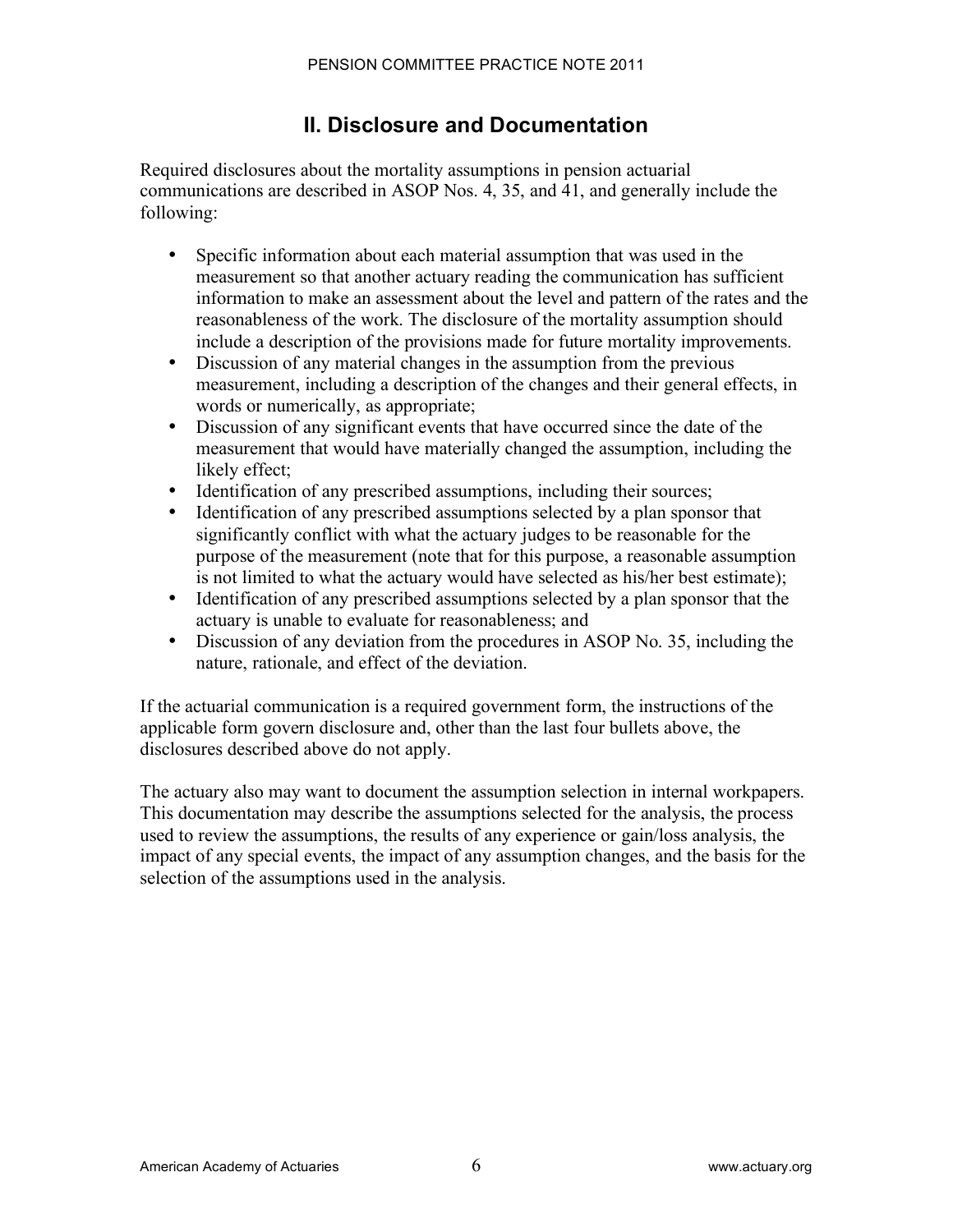# **III. Questions and Answers**

Unless otherwise indicated, the following answers apply to selecting a non-prescribed mortality assumption for an uninsured defined benefit pension plan.

- Q1. What are some of the demographic factors that may be considered when selecting a base mortality table and mortality improvement assumptions?
- A1. The actuary may, but is not required to, choose separate tables and improvement scales for different demographic groups or may reflect the demographics of the covered group in selecting or adjusting a standard table and /or standard improvement scales. Demographic experience under the plan may be considered if it is credible. The types of demographics one might want to consider for mortality adjustments include:
	- Collar (White, Blue, etc.)
	- Income
	- Gender
	- Occupation
	- ! Status (Active, Retired, Disabled, Inactive, Beneficiary, etc.)
	- Early vs. normal retiree
	- ! Country of residence or other more specific geographic location
	- Form of payment
	- **Presence of medical coverage**
	- Employed vs. non-employed

A plan may be able to reflect its own experience if it is of sufficient size. (See Q&A 8).

As an example, more hazardous occupations and occupations with higher physical job demands may exhibit higher rates of mortality.

In the U.K., the use of generalized linear models (GLMs) to help better track and understand longevity exposure in pension plans has been increasing. Understanding longevity exposure is a significant issue for U.K.-based plans, especially because of mandatory benefit indexing and the growing pension settlement market. Instead of just counting deaths and dividing by exposures, these models help actuaries understand the many correlations in the data. Although this type of analysis is not prevalent in the United States, it may be something for actuaries to consider, especially for large plans. A paper entitled, "A Practitioner's Guide to Generalized Linear Models" can be found on the Casualty Actuarial Society Part 9 syllabus at www.casact.org/pubs/dpp/dpp04/04dpp1.pdf.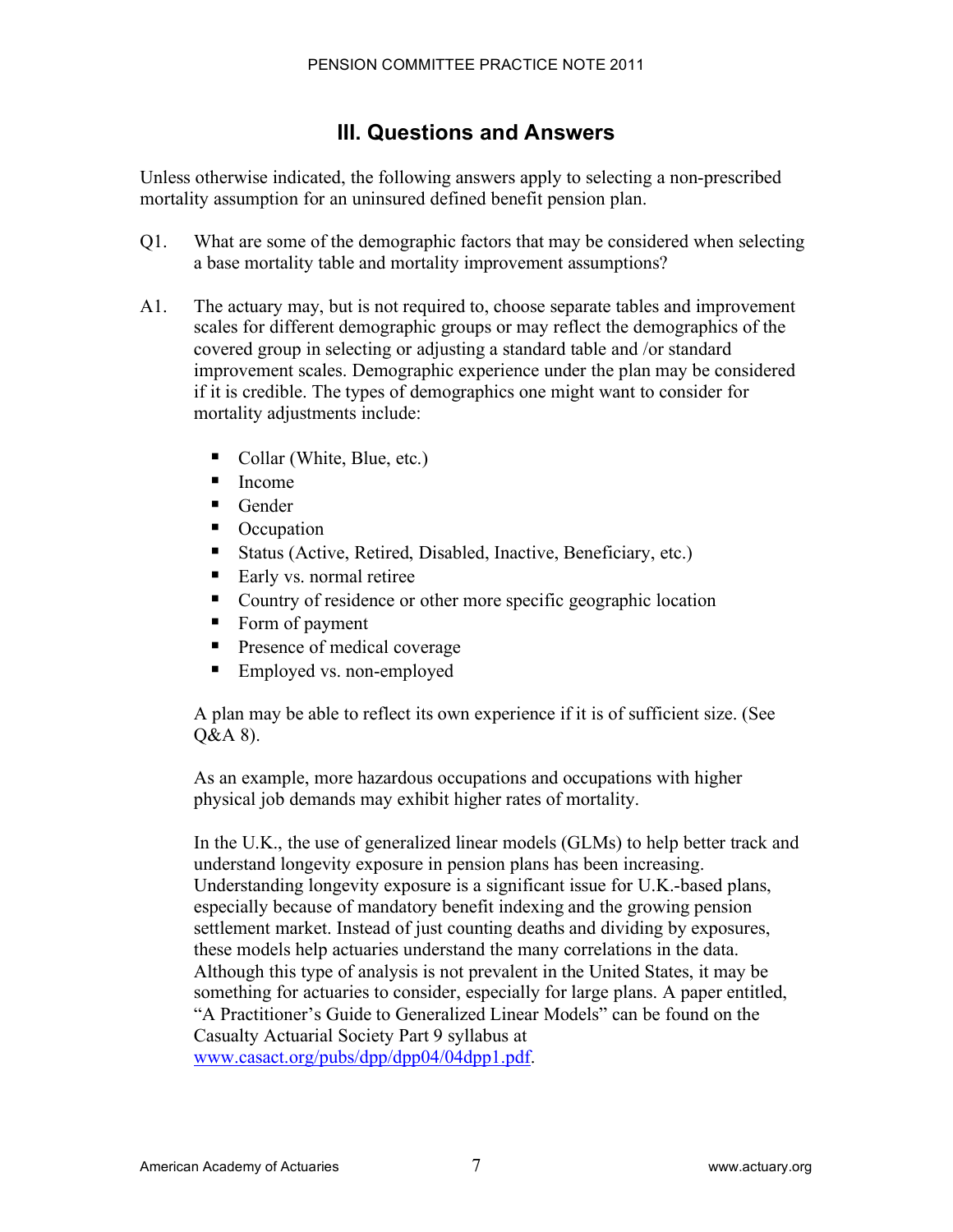#### Q2. What factors need not be considered?

A2. Many factors affect mortality, some of which are considered when performing actuarial calculations for pension plans and some of which are not. For individual insurance policies, factors such as health status and risks are used to rate the individual. This type of data is generally not available from a defined benefit plan sponsor and thus may not be appropriate to consider directly. In a group setting, health status is generally inferred from the requirement that the individual be actively at work. In fact, many of the standard tables commonly used (see Appendix 1) are based on those who meet this standard. Thus, if the standard table, with adjustments discussed elsewhere in this note, is based on data similar to the characteristics of the group being valued, then these types of factors can be considered to have been properly reflected.

By Federal law, certain factors (e.g., race, gender) cannot be considered in developing certain tables (such as the tables used for lump sums and optional form of payment conversions). U.S. practice is to ignore race in the determination of the mortality assumption. Other factors, such as age and gender, may be considered. The use of gender depends on the context. U.S. practice generally is to take gender into account in determining costs and liabilities for defined benefit pension plans, but gender is not allowed as a factor in determining lump sums and conversion to other optional forms of payment under a qualified defined benefit pension plan. In all cases, applicable law applies. Other factors, such as collar<sup>6</sup> and income, may be reflected in the choice of assumptions. A list of other factors can be found at: www.soa.org/files/pdf/farm\_phaseII\_paper.pdf

- Q3. What is the process for selecting appropriate mortality and mortality improvement assumptions?
- A3. ASOP 35 outlines five primary steps in selecting assumptions (Section 3.3 of ASOP 35). Generally, the actuary should:
	- $\blacksquare$  Identify the type of assumption that is appropriate for the specific calculation;
	- Consider the relevant assumption universe;
	- Consider the assumption format;
	- Select the specific assumptions; and
	- Evaluate the selected assumption for reasonableness.
- Q4. Are mortality tables that are based on the experience of the entire general population useful?

 <sup>6</sup>  $6$  Table 5-3 and the conclusion of that section in the RP-2000 Tables report indicate a statistically significant difference in mortality rates for blue vs. white collar.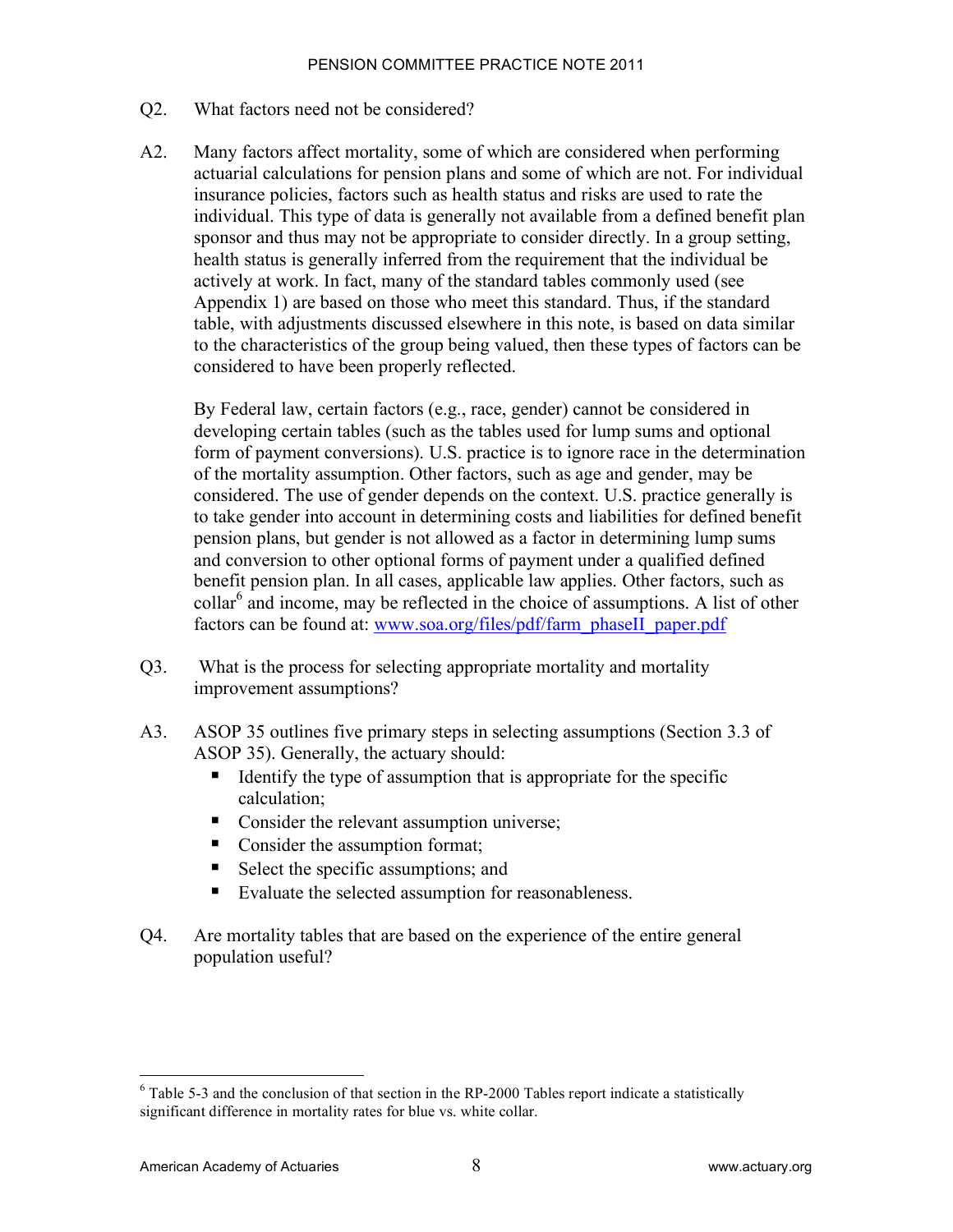- A4. Those who are employed are generally healthier than those who are not employed. Mortality based on the general population will, on average, therefore exhibit higher rates of mortality than the rates exhibited by the universe of working participants. A population mortality table may be useful when valuing a group that includes non-workers (such as a social insurance program).
- Q5. Separate tables are available for the purpose of valuing life insurance (both individual as well as group coverages). When are such tables useful in valuing pension or other post retirement benefit plans?
- A5. Rarely. Individual life insurance tables reflect an element of underwriting and some anti-selection. While those tables may be appropriate for valuing and pricing individual life products, they may not be appropriate for valuing pension or other post retirement benefit plans. Tables used to determine life insurance statutory reserves are also not likely to be appropriate for valuing pension or other post retirement benefit plans. Group life insurance tables show a higher rate of mortality than would be expected for group annuity tables. They also are more reflective of current experience and do not reflect future anticipated experience as required for group annuity tables. Life tables also may include a margin for adverse experience, which in the case of a life insurance table results in an increase in the expected mortality rate.
- Q6. What is the difference between a table used to value group annuity mortality vs. a table used to value individual annuity mortality?
- A6. Individual annuities are generally purchased by individuals who think they will live a long time. Group annuities are generally purchased by employers or plans for groups of individuals who are not given a choice of whether the annuity will be purchased or not. Mortality experience under individual annuity contracts, therefore, tends to be lower than group annuity experience due to anti-selection by the purchasers of individual contracts. On the other hand, group annuity mortality tables reflect the anticipated experience of a group of employed persons. While the use of a group annuity table is generally more appropriate for valuing a pension plan, the use of an individual annuity table may be appropriate for predicting the mortality of principals of smaller organizations.
- Q7. Are there different types of group annuity mortality tables?
- A7. Yes. Different types of group annuity mortality tables are used depending on the purpose of the actuarial analysis. There are the reserving tables that are used to determine statutory reserves and what is called "surplus strain" (or the amount of capital used to support the sale of a particular group annuity contract). The tables used for these purposes include a load for adverse experience, i.e., for lower than expected mortality. The GAR-94 Table is one such table.

The other type of table does not include a load for adverse experience and is typically used to price a group annuity contract and to set Generally Accepted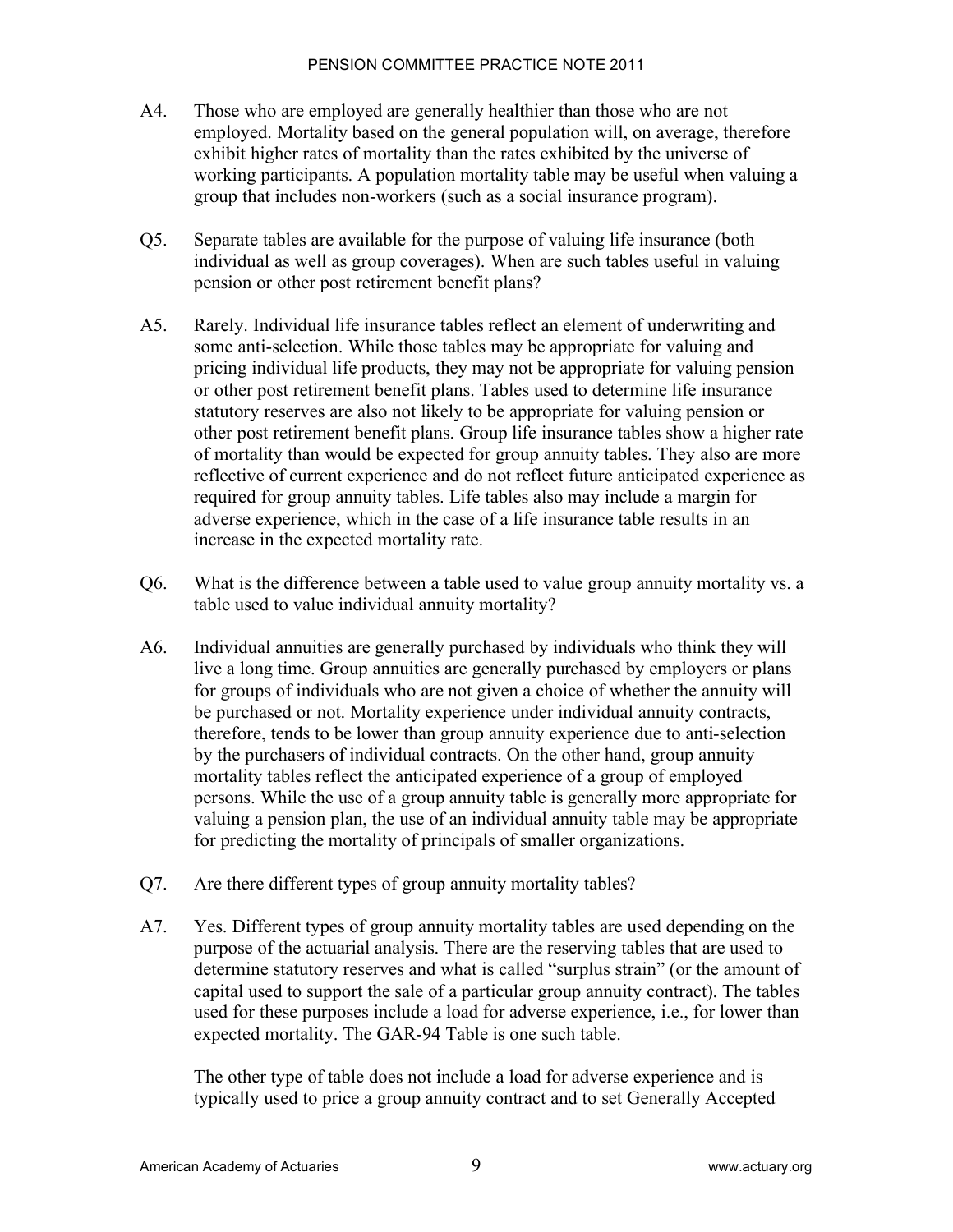Accounting Principles (GAAP) reserves. These tables reflect the best estimate of the anticipated mortality experience for the group being valued. The GAM-94 Basic with Scale AA applied on a generational basis is one example of a table that does not have a load for adverse experience built in.

For more information on current mortality tables, see Appendix 1.

- Q8. Is it ever appropriate to assume no mortality?
- A8. The absence of a pre-retirement mortality assumption could be reasonable if the small size of the pension population does not justify the use of a mortality assumption for the period prior to assumed retirement. (ASOP 35, Section  $3.5.3(a)$ ) This approach may be used to simplify the calculations when the use of a pre-retirement mortality table would not produce a materially different result (such as when a death benefit is provided that is equal to the actuarial reserve under the actuarial funding method). In most other cases a mortality assumption is used.
- Q9. When is plan experience significant enough to be reflected in the mortality assumption?
- A9. For most plans, the plan population may not be large enough to generate fully sufficient credible experience data. In those cases, published tables are available. When the plan population is sufficiently large, the mortality assumptions may be based on the use of a table based exclusively on the plan's experience or on a modification to a standard table. See the discussion on credibility theory in Appendix 2.

For plan populations that are large enough to have some degree of credibility, or for which experience has been observed over an extended period, the actuary may attempt to validate whether a published table aligns with current plan mortality levels. The actuary also may determine the extent to which the published table (or an adjustment to the table) provides a margin for future mortality improvement. The current mortality table validation process is an important starting point, even when a projection will be applied.

- Q10. Should future improvements in mortality be assumed?
- A10. The effect of future mortality improvement before and after the measurement date should be considered. Unlike most other decrements, mortality rates consistently have improved in the past. Data from mortality and demographic studies may be considered when determining the likelihood and extent of mortality improvement in the future. Past experience indicates mortality rates have continued to improve. There are many unknowns, however, such as whether there is a limit to mortality improvements and how the rate of mortality improvement is expected to change.

The actuary should consider reflecting mortality improvement from the effective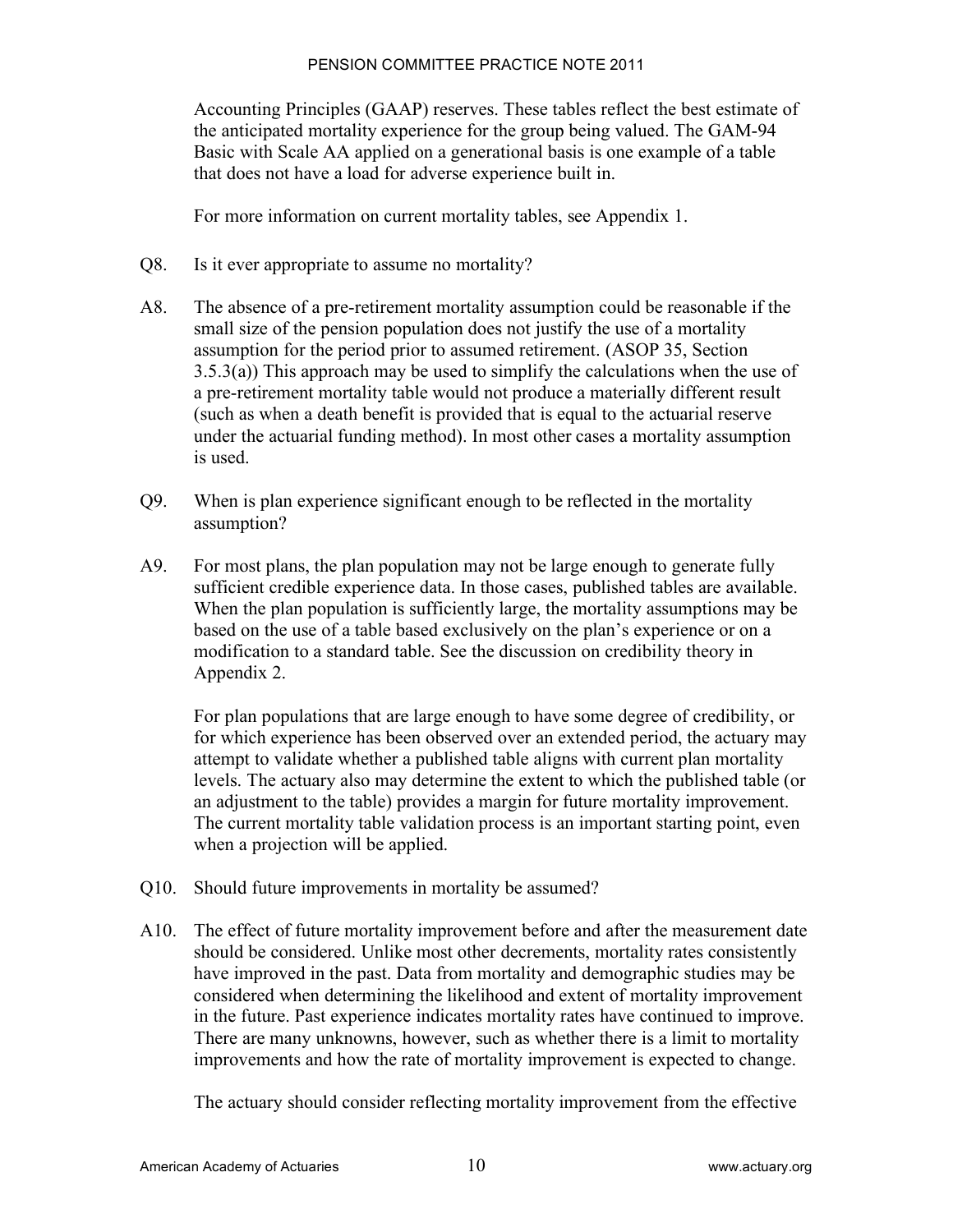date of any base table used through the measurement date. The published mortality table without improvement can be used, however, if it reflects expected mortality at the measurement date in the actuary's professional judgment.

The actuary should consider reflecting an estimate of future mortality improvement in the mortality assumption after the measurement date. Section 3.5.3(ii) of ASOP No. 35 states, "the existence of uncertainty about the occurrence or magnitude of future mortality improvement does not by itself mean that an assumption of zero future improvement is a reasonable assumption."

Demographics and plan design are factors used when evaluating future mortality improvement. For example, the materiality of the mortality improvement assumption increases when:

- The group being valued is predominately active lives.
- ! The plan provides benefits that tend to increase over time (e.g., pension plans that grant automatic cost-of-living increases and many postretirement medical plans that do not have a cap on company cost increases).

In some situations a projection of mortality improvements may require additional consideration such as:

- When the use of such a table is precluded by law or the purpose of the valuation calls for stated or mandated assumptions.
- ! When a significant portion of the pension plan population works in a hazardous occupation or earns lower income, and that is expected to significantly affect pre- and/or post-retirement mortality improvements.
- ! When the plan's benefits primarily are paid in a lump sum form or the death benefit is actuarially equivalent to the benefit payable under some other decrement(s) (e.g., turnover) such that the effect of mortality improvements would not be material.

What about projection of mortality improvements for disabled lives? According to the SOA report on RP-2000 mortality tables, "There were not sufficient consistent data to analyze trends for disabled retirees." In addition, unlike nondisabled mortality, there was no projected improvement in disabled mortality from the base year of the experience to 2000. Scale AA, therefore, may not be appropriate to project disabled mortality. This is an area that may need further analysis. In valuing disabled lives, the actuary may wish to reflect higher mortality (and recovery) rates, particularly at the earlier durations of disability.

There is a significant body of data and research regarding mortality improvement. Pension actuaries are encouraged to become familiar with these data and research findings. The Society of Actuaries has collected some of this information at http://www.soa.org/professional-interests/pension/resources/pen-mortalityresources.aspx

Q11. What sources are available to assist in choosing a mortality projection scale?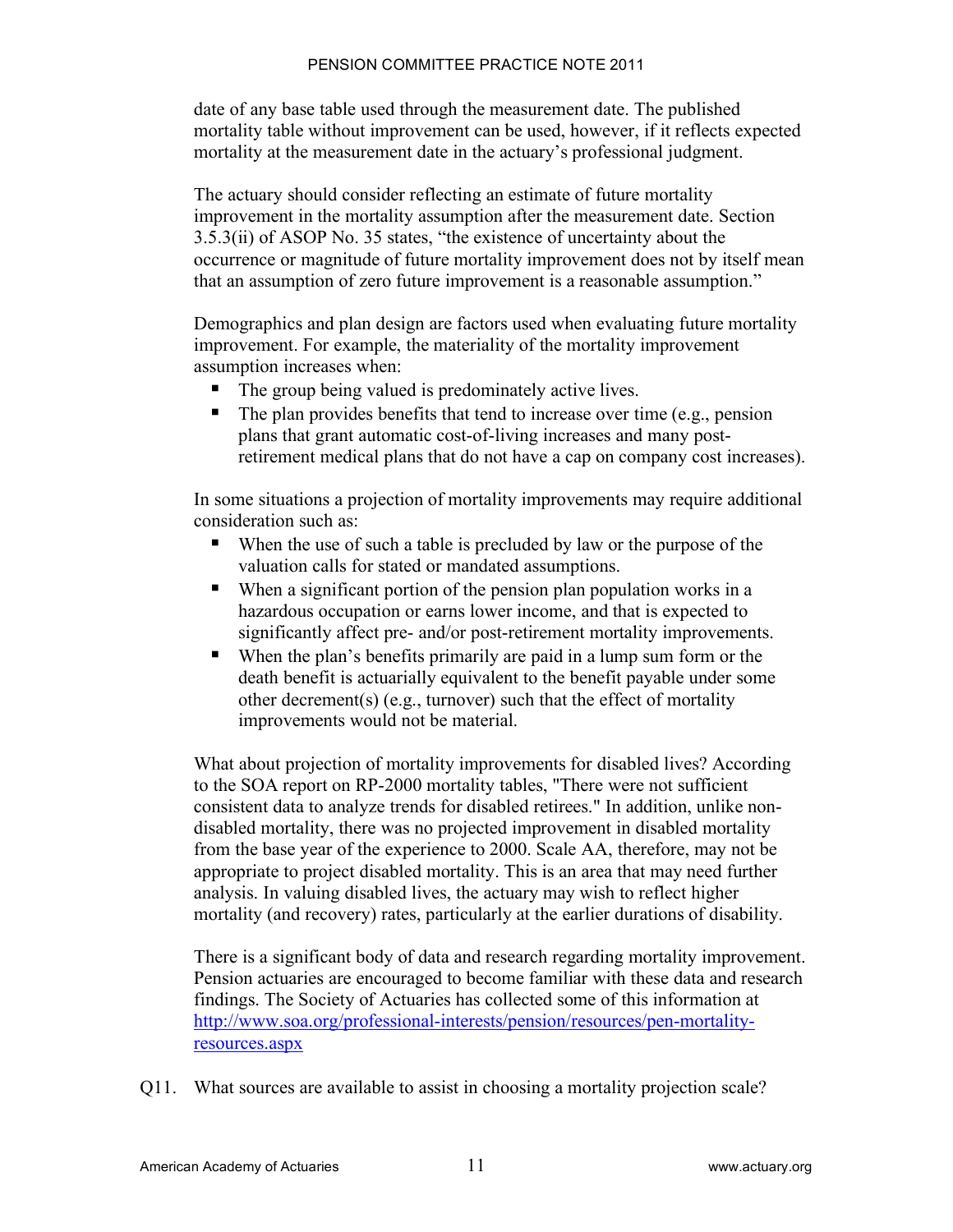- A11. Scale AA (see Appendix 1)<sup>7</sup>, which was originally developed for use with the 1994 pension and annuitant tables, is currently a commonly used mortality improvement scale table. Other scale tables exist, including Scale H, which was developed for the 1983 GAM table.
	- ! A summary of various scales that pre-date Scale AA can be found in Table I, page 229 at http://www.soa.org/library/research/transactions-reports-ofmortality-moribidity-and-experience/1980-89/1988/january/tsr889.pdf.

The 2001-02 Group Annuity Experience Committee (SOA) found that mortality improvements over a six-year period (1997–2002) were more rapid at higher annuity incomes and for males. This information can be found on page 5 at http://www.soa.org/files/pdf/resrch-01-02-group-annuity-reprt.pdf. The same Committee (SOA) paper (page 5) also indicates that the rate of improvement in female mortality was negligible over this period. A related Pension Section News article is found at http://www.soa.org/library/newsletters/pensionsection-news/2006/april/psn-2006-iss61-binder.pdf.

- Studies by other professionals, such as demographers, also can be helpful in determining the rate and duration of mortality improvements. While most experts see a continued long term trend of mortality improvements, there are those who do not see mortality improving forever, given other trends (such as increased obesity, increases in sedentary lifestyles, increases in drug resistant bacteria, and the possibility of pandemic diseases). Actuaries are encouraged to look at the available materials, as it is necessary to establish a rationale for selecting a particular improvement scale or method.<sup>8</sup> Each of these factors may be considered carefully in selecting a mortality improvement scale and the time period over which it is to be applied.
- $\blacksquare$  The paper on the development of the UP-94 Table (see Appendix 1) referred to continuous mortality improvements throughout most of the twentieth century. The paper also indicated that the trend of continued medical discoveries should cause actuaries to consider providing for mortality improvement in setting a best estimate. Appendix B of that paper further explores the issues in choosing a mortality improvement scale.

At the time this practice note was issued, the Society of Actuaries was reviewing pension plan mortality experience and is expected to issue both a new set of base mortality tables as well as information about projecting future mortality improvement. Actuaries should consider any new information that is issued in connection with the Society of Actuaries' study as well as relevant studies that may become available from other organizations subsequent to the issuance of this practice note.

 $<sup>7</sup>$  Scale AA was developed jointly by the Uninsured Pensioner Mortality Subcommittee of the Retirement</sup> Plans Experience Committee of the Society of Actuaries and the Group Annuity Valuation Table Taskforce. Source: TSA 95, Table 3, pages 824-826, found at http://www.soa.org/library/research/transactions-ofsociety-of-actuaries/1990-95/1995/january/tsa95v4721.pdf Discussion of the application of a scale begins on

page 827. Application of a scale begins on page 846. Static projections are discussed starting on page 858.  $^8$  For examples, see the information the Society of Actuaries has collected at  $\frac{http://www.soa.org/pension-1}{http://www.soa.org/pension-1}$ mortality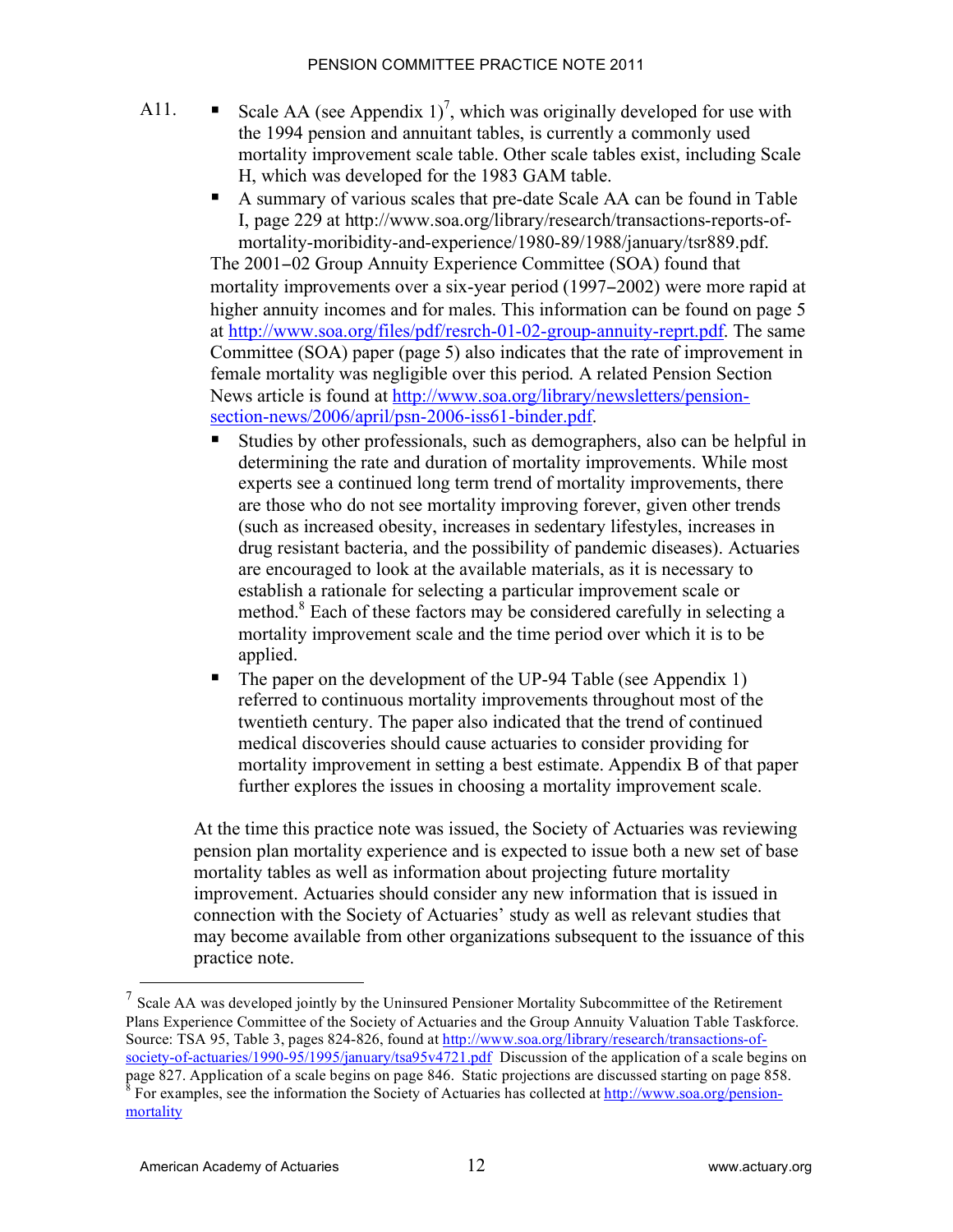- Q12. What factors support the use of a static mortality table without projection of future mortality improvement?
- A12. In some cases a static table with sufficient margin for mortality improvements may be appropriate. For example, the GAM-94 Static table (see Appendix I) employs this technique, as did several older tables (e.g., GA51, GAM71 and GAM83). Since these tables are static tables, however, they may become out of date, even though they include margins for future mortality improvement.

Another approach one may use is to select a table and then set back the age. As with a static table, a table with an age setback may become out of date.

If a static table has built in enough of a margin, then the use of such a table may be appropriate. Based upon the characteristics of the group being valued and the purpose of the valuation, use of such a table also may be appropriate.

- Q13. What is the difference between a static and generational mortality projection?
- A13. A static projection is a projection of the base mortality rates to a specific date that results in a table applied to all durations after the measurement date. For example, if a 15-year static projection is used, the mortality rate at age 65 for someone now age 40 will be the current age 65 rate with 15 years of projected mortality improvement applied. For the same person, the mortality rate at age 66 will be the current age 66 rate, also with 15 years of projected improvement in mortality.

A generational projection generates a unique table for each year of birth cohort. For example, the mortality rate at age 65 for someone now age 40 will be the current age 65 rate with 25 years of projection applied. For the same person, the mortality rate at age 66 will be the current age 66 rate with 26 years of projection.

Generational tables theoretically may replicate the anticipated pattern of improvement in mortality rates, but may be more difficult to use and may not significantly improve the accuracy of the actuarial present values when compared to those produced by the use of a static projection. Relative to generational tables, static projections may overstate liability for some participants and understate it for others. While this may be less accurate for each individual participant, it may produce a reasonable result for a larger diverse group.

The use of generational tables may improve the accuracy of benefit projections and liability forecasts.

- Q14. If using static projection of mortality improvement, for how many years would one project that improvement?
- A14. Comments were made in the papers for the RP-2000 and UP-94 tables (see Appendix 1) that a static projection to the duration of the liabilities provides an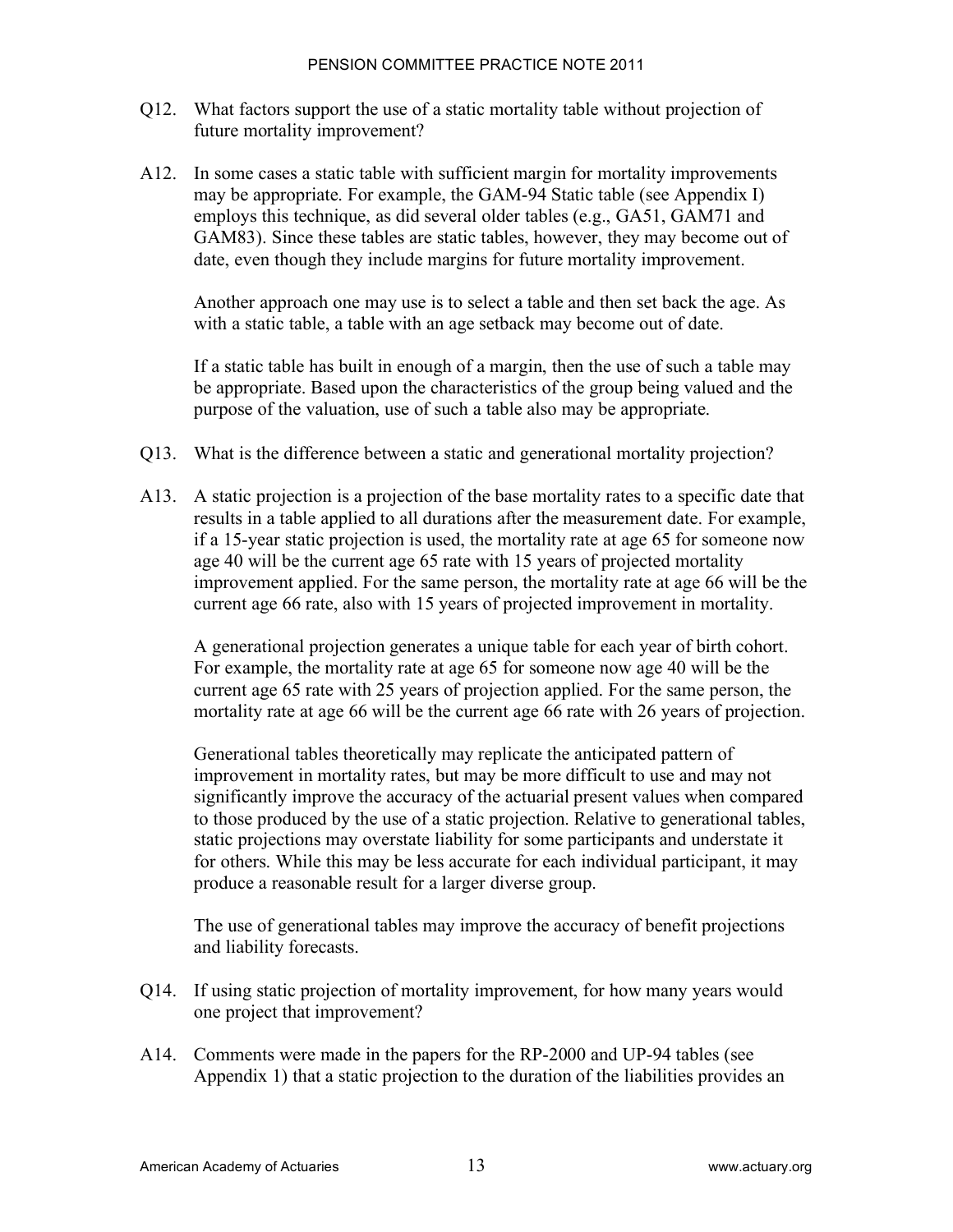appropriate approximation of future mortality improvement.<sup>9</sup> (See Q&A 21 for a discussion of duration). Note that this projection is for a specified number of years ("n"), for which the number of years is equal to (a) the number of years from the date of the table to the measurement date, plus (b) the duration of the liabilities.

If static projections are used, it may be more appropriate to use a different projection for different groups of participants—for example, those in pay status vs. those who are not in pay status, such as is required by the IRS under the current funding rules for single employer plans—to reflect the different duration of the liabilities for each group.

- Q15. What about the use of differing annuitant vs. active vs. beneficiary mortality?
- A15. The RP-2000 study indicates a difference between active and annuitant mortality. These differences may or may not be material in a given situation.

There generally does not appear to be sufficient data to determine a different mortality table for beneficiaries as compared to retirees of the same gender.

- Q16. What about reflecting type of retirement?
- A16. An actuary may choose to reflect the type of service retirement if it is material to the plan being valued. Early retirees tend to exhibit higher rates of mortality than normal retirees.<sup>10</sup> Mortality rates for disabled lives are higher than for those who retire from active service and mortality rates vary depending on the type of disability. For example, a fireman who is granted disability retirement because of an arm injury will not, in general, exhibit higher mortality rates than a fireman who takes a service retirement. Level of income also may be important in predicting the level of mortality. Studies have shown that even the form of payment chosen can be predictive of future mortality rates.<sup>11</sup>
- Q17. When are unisex tables useful?
- A17. Gender typically is reflected in the selection of mortality assumptions for valuation except where prohibited by law. A unisex table is appropriate when determining or valuing a lump sum form of payment, particularly when the table is a prescribed table. If a unisex table is used for other purposes, one should consider documenting the reason why such an assumption is appropriate in internal workpapers.

<sup>-&</sup>lt;br>9 <sup>9</sup> TSA 95, page 823. found at  $\frac{http://www.soa.org/library/research/transactions-of-society-of-actuaries/1990-95/1995/ianuary/fsa95y4722.pdf.$ 

<sup>&</sup>lt;sup>10</sup> Report of Group Annuity Experience Committee Mortality Experience, Society of Actuaries, for 2001-2002, page 6, available at: http://www.soa.org/files/pdf/resrch-01-02-group-annuity-reprt.pdf<br><sup>11</sup> Report of Group Annuity Experience Committee Mortality Experience, Society of Actuaries, for 2001-

<sup>2002,</sup> pages 6 & 7.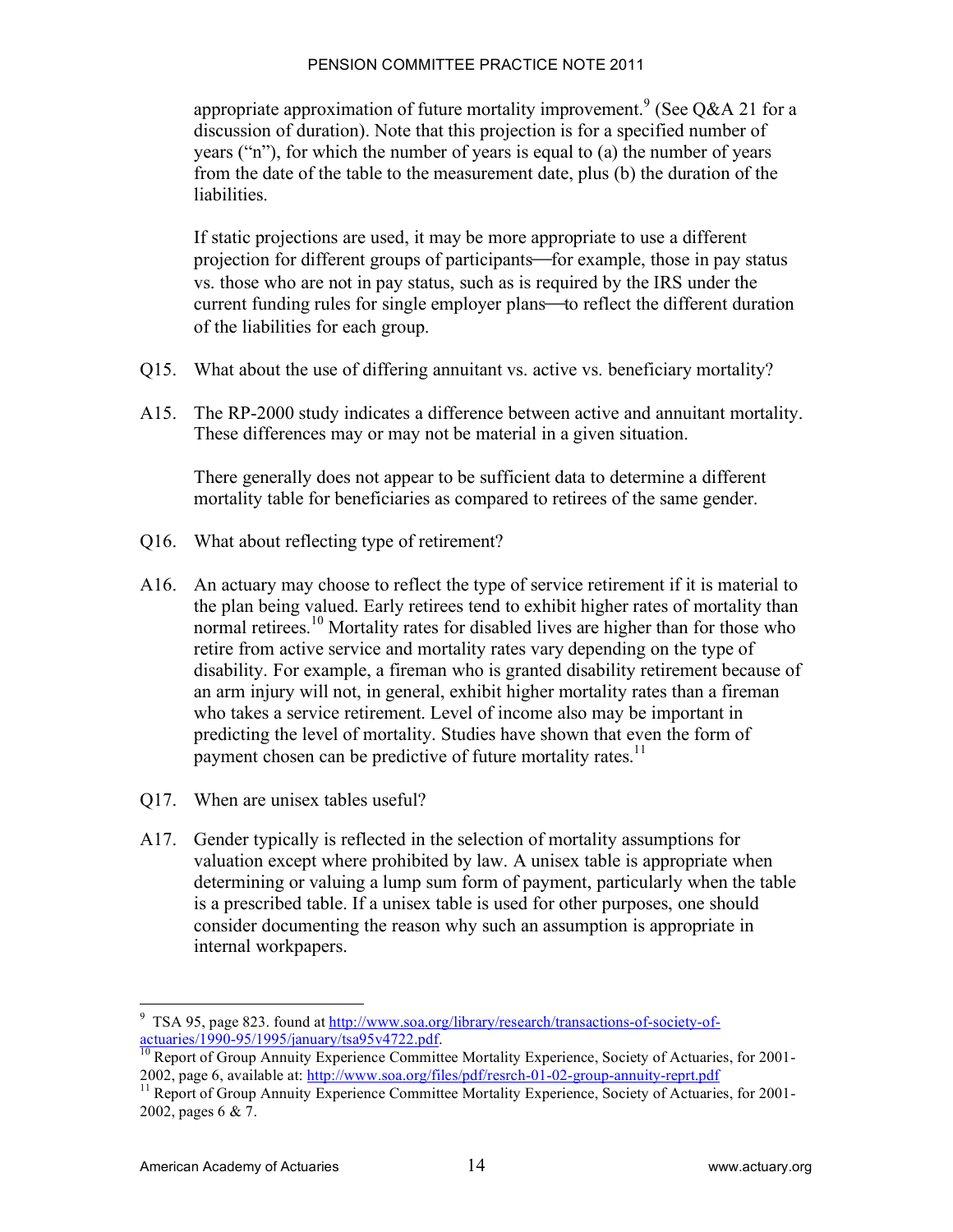Unisex tables can be used for non-annuitants if the results are not materially different than if sex-distinct tables were used. As an example, consider the preretirement mortality assumption for a hospital pension plan. If the employees are predominately female, perhaps a unisex table that is heavily weighted toward females could be used. The effect of this assumption depends, however, on the liabilities by gender as opposed to just the number of each gender.

See the answer to Question 2 for other considerations regarding the use of gender.

- Q18. When is it appropriate to use select and ultimate mortality assumptions?
- A18. Select and ultimate assumptions may be appropriate when the rate of mortality is affected by the length of time after a particular event, such as disability. Disability mortality tables generally include a higher probability of death and a probability of recovery in the years immediately following the disability. There may also be a return-to-work effect to be considered. If the disability benefit is a deferred benefit, then a select and ultimate assumption may not be needed.
- Q19. Is it appropriate to reflect the collar of the covered workforce in the mortality assumption?
- A19. Collar is one factor that may be considered in selecting a mortality assumption. This may be most appropriate when the population is clearly either predominately blue collar or predominately white collar. The collar effect was studied and discussed in preparation of the RP-2000 mortality table (see Appendix 1).
- Q20. Is the industry of the population reflected?
- A20. The paper on RP-2000 (see Appendix 1) indicated that industry of the population was not found to be a consistent predictor of mortality in the data collected.
- Q21. If I use duration to establish a static projection, how could I determine duration?
- A21. Several different methods can be used to determine duration and definitions can be found at http://www.soa.org/files/pdf/rp00\_mortalitytables.pdf (Chapter 7) and at http://www.soa.org/files/pdf/03-RMTF-Duration.pdf
- Q22. How could mortality experience be monitored?
- A22. If credible experience can be obtained for a plan, an analysis of actual plan mortality experience versus assumed experience may be conducted and documented regularly.

Some actuaries review the pattern and size of actuarial gains and losses from the mortality decrement, with a more thorough analysis conducted if the results of this analysis indicate that the experience may be deviating from the assumption.

If credible experience cannot be obtained for a plan, a comparison of the mortality assumptions to past experience may not be useful. See Appendix 2 for a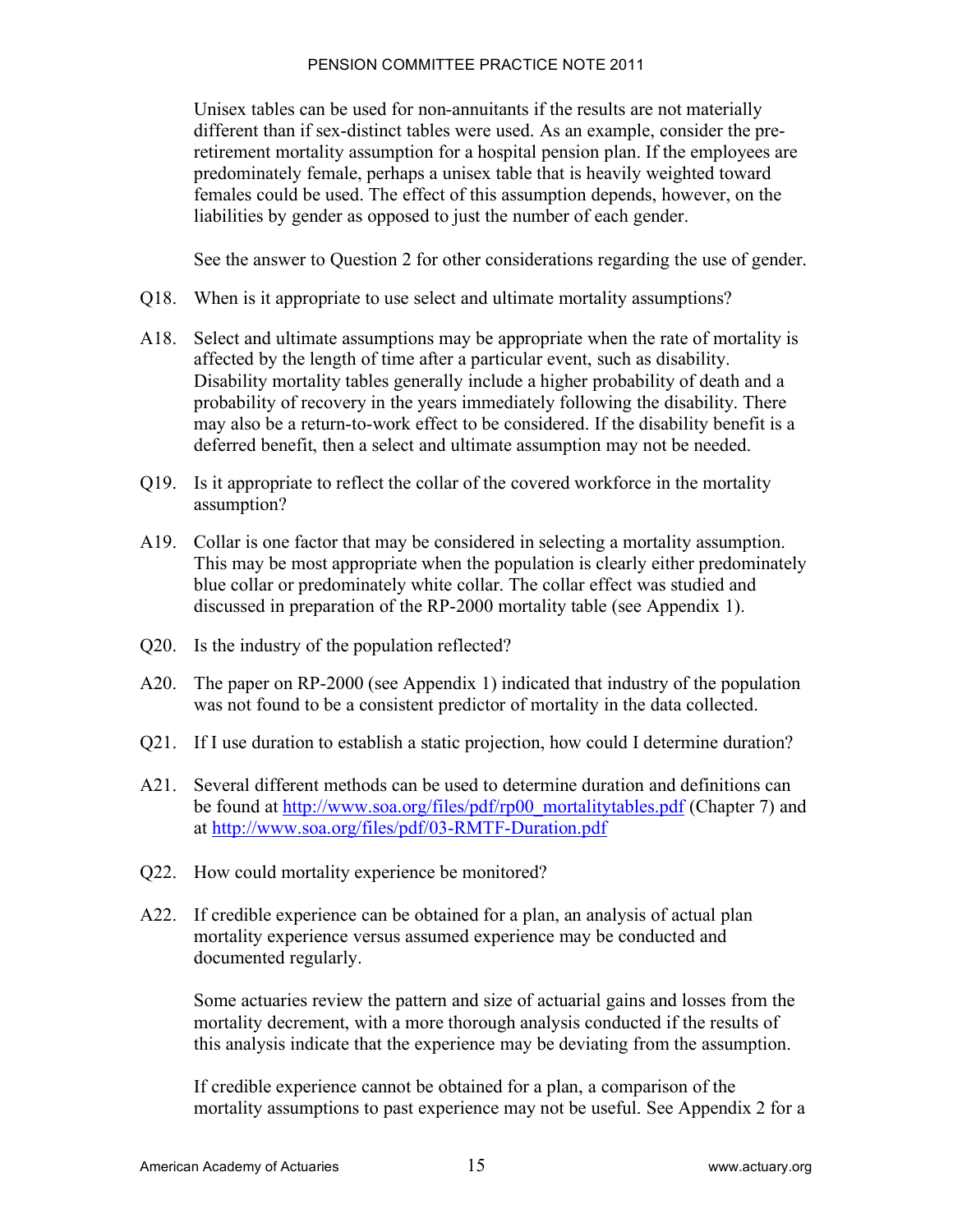discussion of credibility theory.

Other special events (e.g., plan spin-offs or mergers) can trigger a need for an additional review and documentation of the selection of actuarial assumptions. The actuary may want to consider whether the occurrence of the event could significantly alter the future experience of the plan and whether any assumption changes are warranted to better reflect that future experience.

- Q23. What should be disclosed in the actuarial communication regarding the selection of a mortality assumption?
- A23. See Section II of this practice note.
- Q24. What might be documented in internal actuarial workpapers regarding the selection of a mortality assumption?
- A24. Guidance regarding documentation is contained primarily in ASOP No. 41, Actuarial Communications. Beyond the guidance given in the ASOPs, documentation in internal workpapers could describe the assumptions selected for the analysis, the process used to review the assumptions, the results of any experience or gain/loss analysis, the effect of any special events, the effect of any assumption changes, and the basis for the selection of the assumptions used in the analysis. This is one suggested approach; other alternative approaches also may be appropriate.
- Q25. When performing a forecast valuation for which the future year valuations use a prescribed mortality assumption, when is it appropriate to use a non-prescribed mortality assumption in the forecast?
- A25. A forecast valuation involves the development of multiple valuations for multiple future years. This type of valuation uses two sets of assumptions, and the mortality assumption can be different for each set:
	- ! Valuation Assumptions (which may use prescribed assumptions for funding calculations), and
	- Forecast Assumptions.

In a forecast valuation, the participant data are rolled forward each year using the Forecast Assumptions. This is followed by a snap-shot valuation as of the future valuation date using the Valuation Assumptions. This two-step process is repeated throughout the study period. If the actuary believes the prescribed table is not the best estimate of the underlying mortality of the applicable population, then he or she may use a non-prescribed mortality table for the Forecast Assumptions. For the Valuation Assumption set, the actuary also may need to make an assumption as to the future prescribed assumptions.

Q26. What are some sample disclosures of a mortality table and mortality improvement assumption?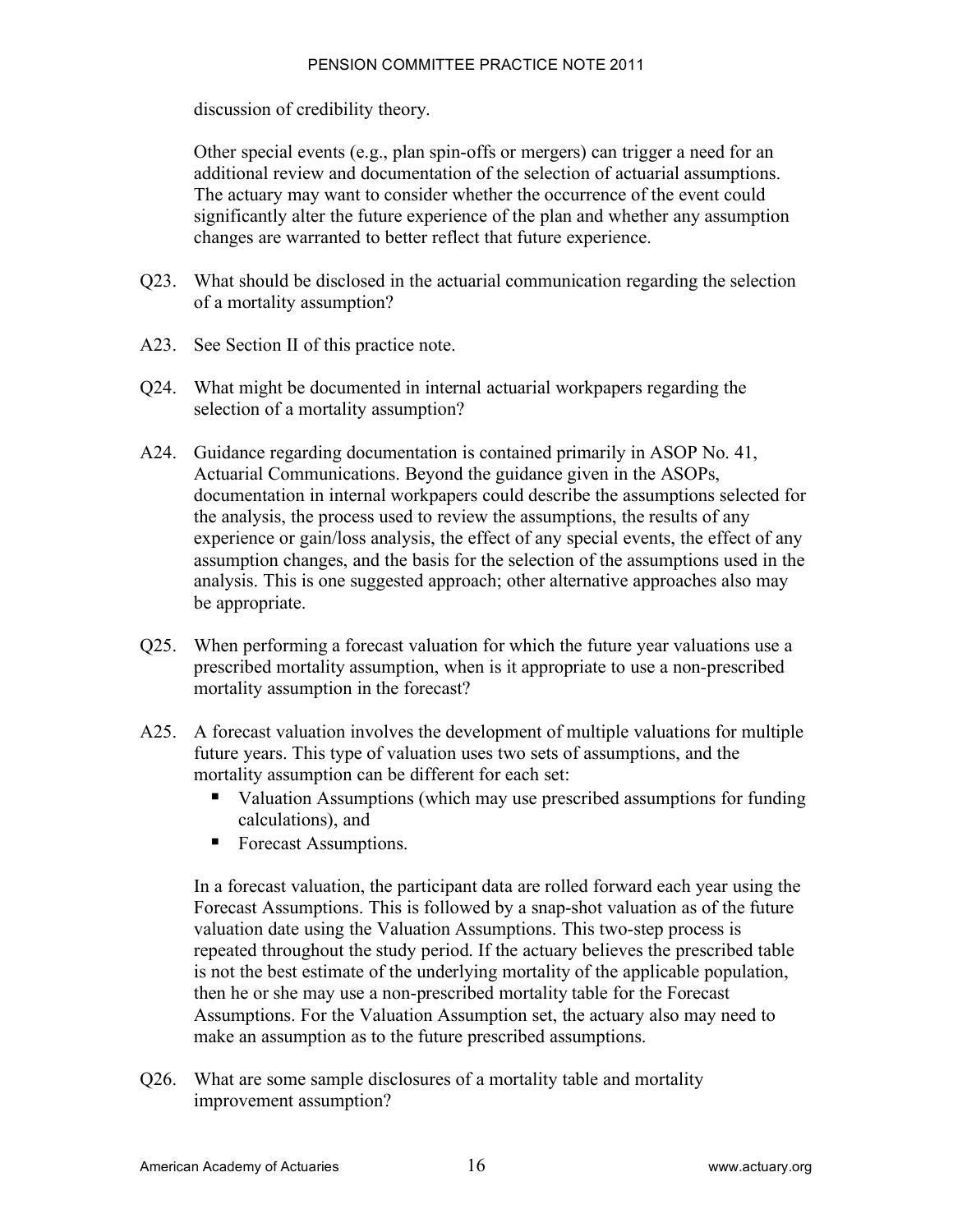A26. The disclosure should be specific to the mortality table and mortality improvement assumptions used. Some examples follow. Note that these examples are for illustrative purposes only and are not standards or safe harbors.

#### *Example A (generational table).*

Mortality is assumed to be in accordance with the RP-2000 generational mortality table for males and females, with separate tables for annuitants and for disabled participants. As a generational table, it reflects mortality improvements in accordance with Scale AA both before and after the measurement date.

*Example B (generational table with different scales before and after the measurement date, with language to limit the mortality improvement to "A" years beyond the measurement date)*

Mortality Assumption—Mortality is assumed to be in accordance with the RP-20XX generational mortality table for males and females [add specifics, such as identifying the name of a table that is used for annuitants].

Mortality Improvement—Mortality is projected from the date of the table to the measurement date using Scale YY and beyond the measurement date using Scale ZZ, but for no more than A years.

*Example C (combination of loaded table with static projection for a fixed number of years).*

Mortality Assumption—Mortality is assumed to be in accordance with the GAM-20XX Static table for males and females.

Because table GAM-20XX is a loaded table, no adjustment has been made to reflect mortality improvements from the date of the table to the measurement date. 100 percent of Scale ZZ is used to project mortality rates beyond the measurement date for A years and 50 percent of Scale ZZ is used to project mortality rates from A years for B additional years beyond the measurement date. The resulting rates are used for all age cohorts.

#### *Example D (combination of age setback with static projection).*

Mortality Assumption—Mortality is assumed to be in accordance with the GAM-20XX Static table for males and females. To reflect mortality improvements since the date of the table, the male rates are set back three years and the female rates are set back two years. Scale ZZ is used to project mortality rates beyond the measurement date for 15 years for non-annuitants and eight years for annuitants. The resulting rates are used for all age cohorts.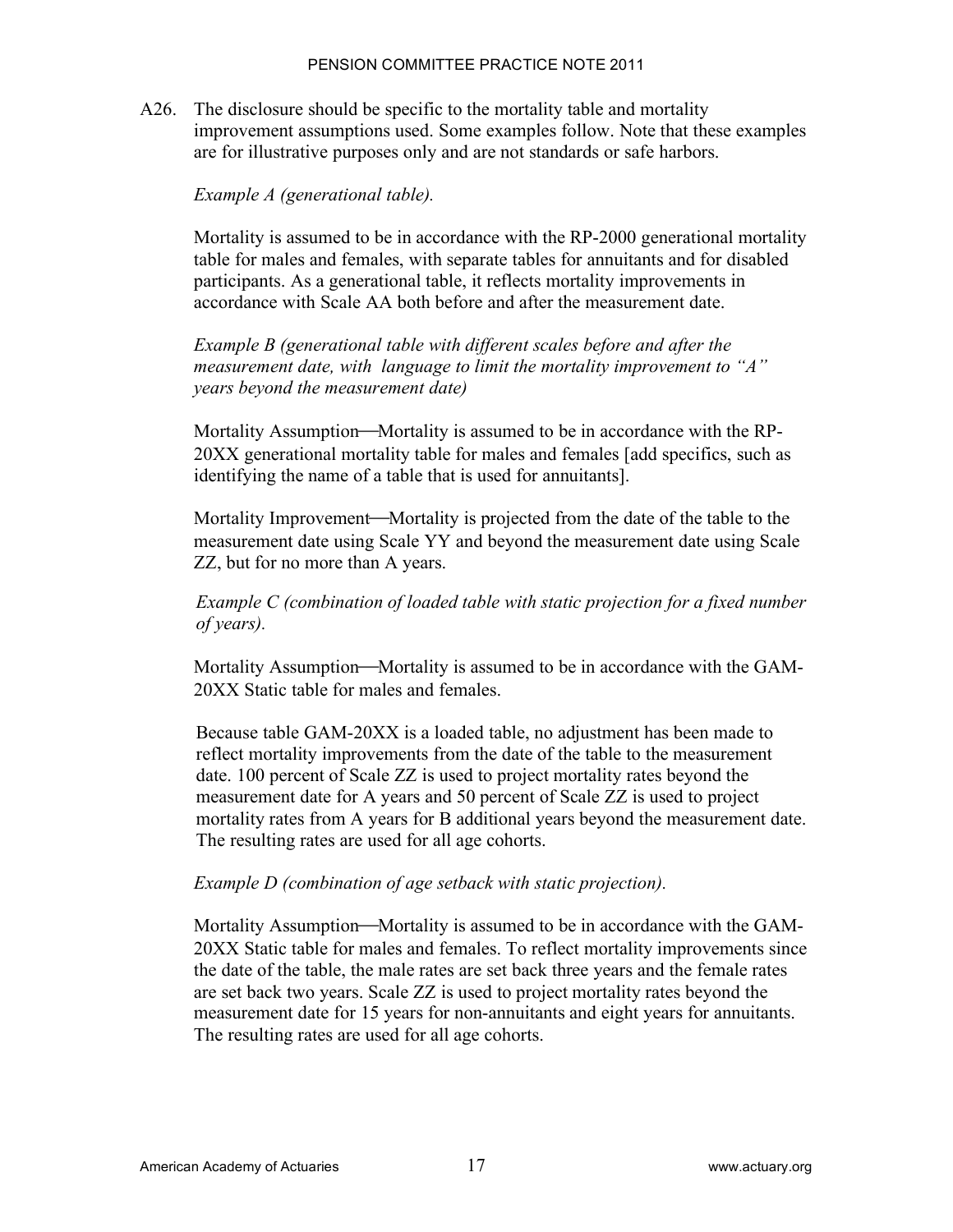# **Appendix 1**

## **Current Mortality Tables (2011)**

The following is a summary of materials published by the various task forces and committees that were responsible for publishing the various tables. For more details on each table, the user should refer to the reports for each table.

### Table Name: **The 1994 Uninsured Pensioner Mortality Table**

Table Location: The UP-94 Table report, including a discussion of the development and appropriate use of Scale AA (page 827), was issued in the 1995 Transactions of the Society of Actuaries (Volume 47) and can be found at this location:

http://www.soa.org/library/research/transactions-of-society-of-actuaries/1990- 95/1995/january/tsa95v4721.pdf

Purpose: Update UP-84 table.

Common Naming Conventions: UP-94, UP-94 @ YEAR (for table projected to YEAR (e.g.2008)), UP-94G (for a generational table), UP-94G  $\omega$ , YEAR (for generational table already projected to YEAR which will continue to be projected).

Data Used to Develop Table: Experience collected for this study was sufficiently close to insurance experience used for the GAR-94 Table so the same underlying data were used for both (see GAR-94, below).

Margins: None

Uses: Tool to develop a best estimate of mortality for a population under study, primarily for the use of actuaries of uninsured plans.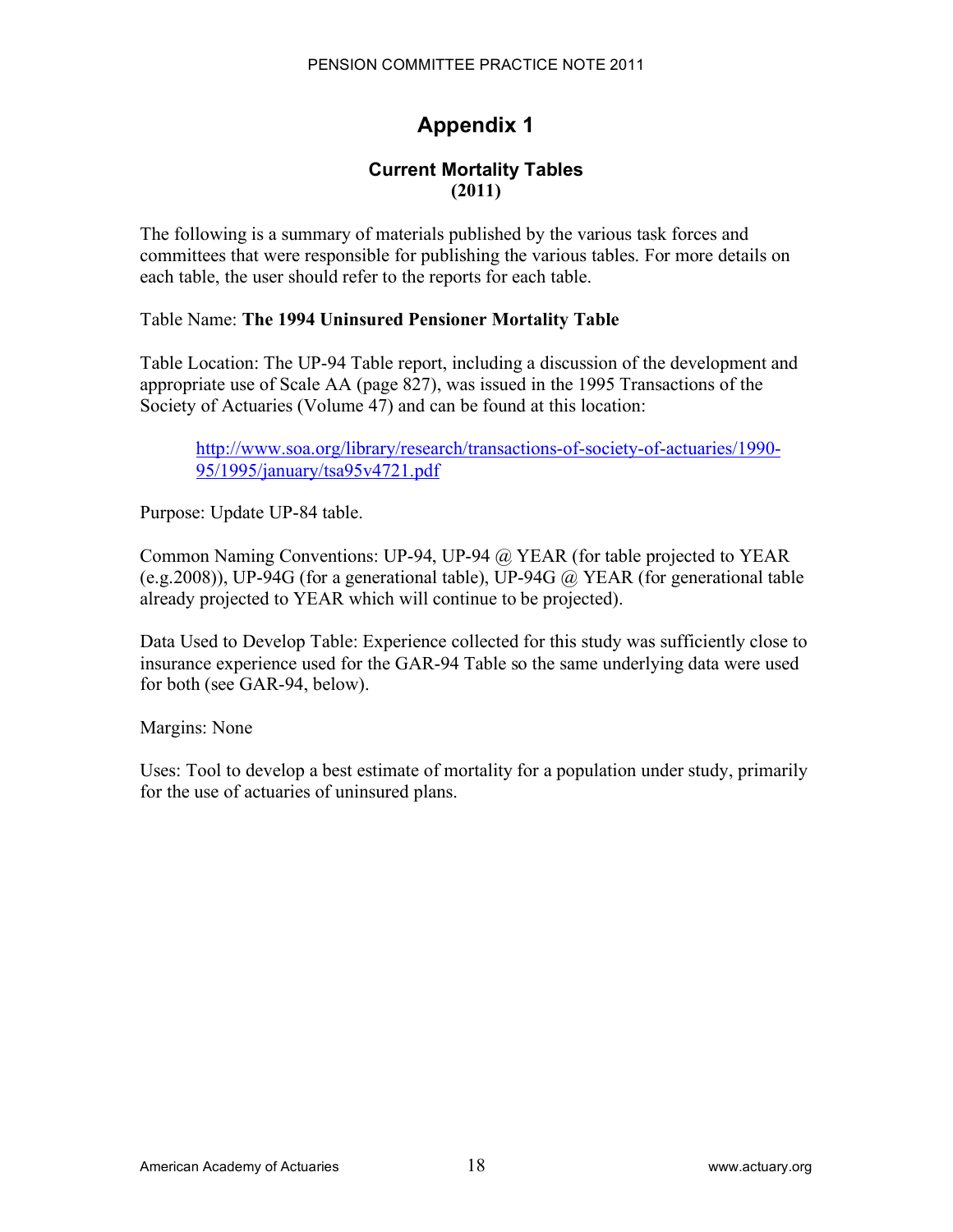Table Name: The 1994 Uninsured Pensioner Mortality Table, Continued

Projection Scale: The factors for projecting mortality improvement beyond 1994 are based on the average of the CSRS and Social Security mortality improvement trends from 1977 to 1993, with a minimum of 0.5 percent for ages under 85, and are referred to as "Scale AA"

Rule of Thumb: The Task Force found that a static projection for *n* years, where *n* is the duration of the liabilities, is a very close approximation of the full generational table.

Relationship to Other Tables: The UP-94 Table is the same as the GAM-94 Table, except it excludes the 7 percent margin added (5 percent for random variation in mortality rates and 2 percent for other contingencies).

Unisex: The Task Force did not recommend the use of unisex factors for purposes of valuing pension plans.

As noted above, the UP-94, GAM-94, and GAR-94 tables are based on the same data. For a paper on issues in choosing among these tables see:

http://www.soa.org/library/research/transactions-of-society-of-actuaries/1990- 95/1995/january/tsa95v4720.pdf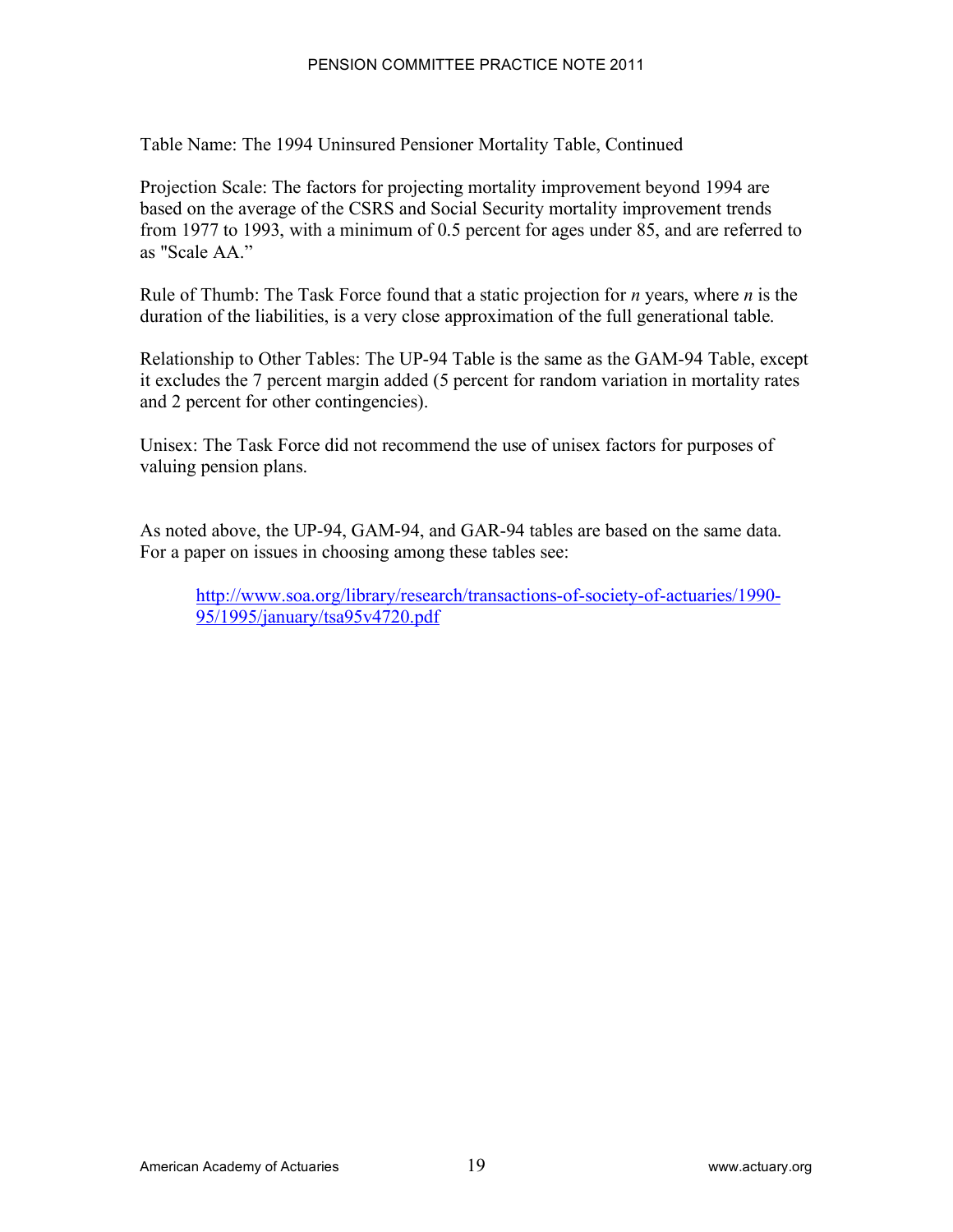## Table Names: **1994 Group Annuity Mortality Table and 1994 Group Annuity Reserving Table**

Table Location: The GAM-94 and GAR-94 Table report was issued in the 1995 Transactions of the Society of Actuaries (Volume 47) and can be found at this location:

> http://www.soa.org/library/research/transactions-of-society-ofactuaries/1990-95/1995/january/tsa95v4722.pdf

Purpose: Update the Group Annuity Reserve Valuation Standard (previously based on GAM 83), incorporating generational mortality for the first time. Goal was to develop a table that would last for at least 15 years.

Common Naming Conventions: "GAM-94 Basic" (static, unloaded mortality table for calendar year 1994, Table 13 of TSA), "GAM-94 Static" (static, loaded mortality table for calendar year 1994, Table 18 of TSA), and GAR-94 (combination of GAM-94 Static and Scale AA).

Data Used to Develop Table: 1986–1990 data (insured annuitant experience from 11 large insurance companies for those at or over age 66 and the CSRS for those under age 66 and Actuarial Study No. 107 for under 25 and over 95), projected to 1994 based on CSRS experience from 1987 to 1993.

Margins in GAM-94 Static: 7 percent added (5 percent for random variation in mortality rates and 2 percent for other contingencies).

Uses: Determining reserves for insured group annuities.

Projection Scale: See UP-94, above.

Relationship to Other Tables: The GAM-94 Static Table is the same as the UP-94 Table, except it includes a 7 percent margin (see above).

As noted above, the UP-94 and GAR-94 tables are based on the same data. For a paper on issues in choosing between these tables see the following 1995 Transactions of the Society of Actuaries (Volume 47):

http://www.soa.org/library/research/transactions-of-society-of-actuaries/1990- 95/1995/january/tsa95v4720.pdf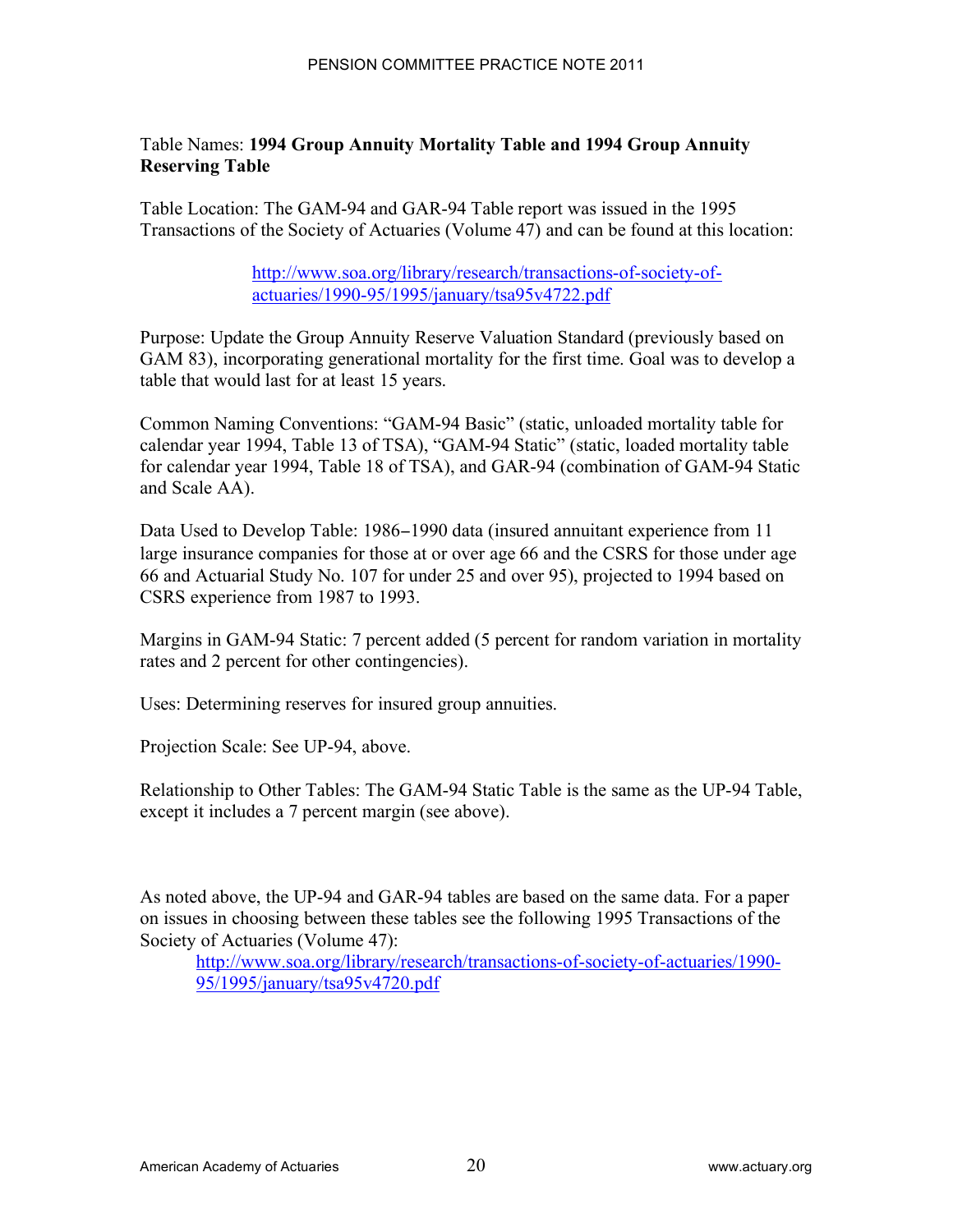#### Table Name: **RP-2000 Mortality Tables**

Table Location: The RP-2000 Table report, supplemental report, and additional notes can be found at this location:

www.soa.org/research/experience-study/pension/research-rp-2000-mortality-tables.aspx

Purpose: To provide a suitable table for calculating Current Liabilities for single employer retirement programs following the Retirement Protection Act of 1994 (RPA).

Common Naming Conventions: RP-2000, RP-2000 projected to YEAR (for table projected to YEAR)

While the RP-2000 report did not suggest the same type of naming conventions as the UP-94 tables, the following would be appropriate:

- Table projected to a specific year without further projection:  $RP-2000@YEAR$ ;
- The generational table: RP-2000G;
- Generational table already projected to a specific year with the projection continuing thereafter: RP-2000G@YEAR.

Data Used to Develop Table: Nearly 11 million life-years of exposure and more than 190,000 deaths, all from uninsured pension plans subject to RPA Current Liability rules. The experience is from more than 100 pension plans that submitted data for plan years 1990 through 1994. Data were projected to 2000 based on data from the Social Security Administration and Federal Office of Personnel Management.

Margins: None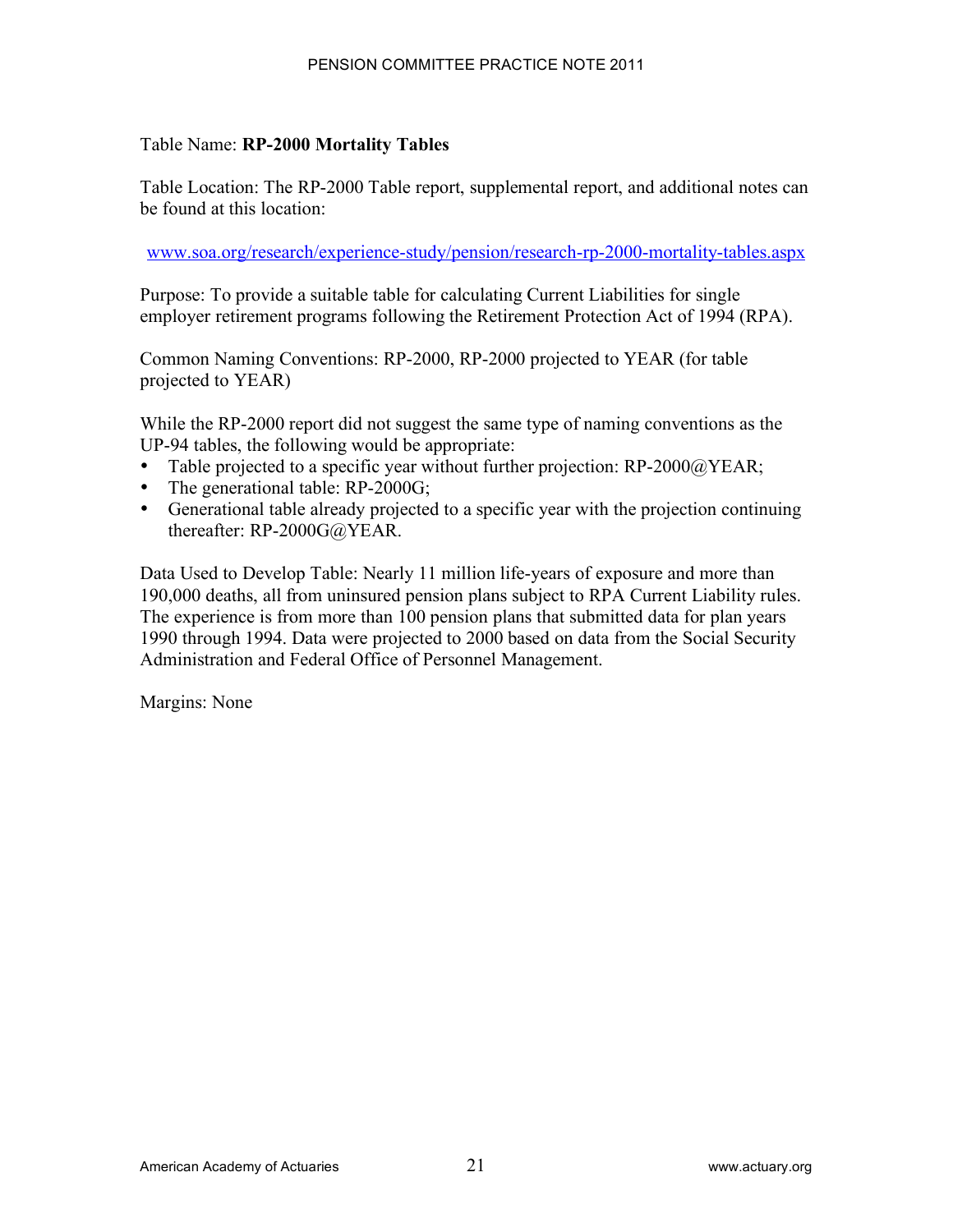Table Name: RP-2000 Mortality Tables Continued

Different Variations of Tables: Separate tables were developed by gender for employees, healthy annuitants (including retirees and beneficiaries), and disabled retirees. The study also looked at the effect of collar and size of annuity. Following is a brief discussion of factors to consider about these different variations:

- Employees vs. Annuitants—The report recommends separate tables be used for employees and annuitants.
- Healthy vs. Disabled Retirees—Use of the table for healthy annuitants may overstate liabilities if used for healthy and disabled retirees; the disability mortality table includes all disabled retirees, regardless of whether they are eligible for Social Security. Thus, it may not be appropriate if valuing a group of disabled participants with a different definition of disability.
- White vs. Blue vs. No Collar—Collar is a significant predictor of mortality in this data. Collar was set to blue if more than 70 percent of participants were hourly and/or union and to white if more than 70 percent of participants were salaried and/or nonunion. All others were defined as mixed collar.
- Size of Annuity—Size of annuity is a significant predictor of mortality in these data. Small annuities were considered to be less than \$6,000 per year and large to be more than \$14,400 per year, with medium being between those two amounts. Note that some participants, such as terminated vested participants, have lower benefit amounts due to short service or other factors rather than due to income level. Also note that benefit levels tend to decrease in real value over time because few plans provide automatic cost-of-living adjustments.
- Combined Effect of Collar and Size of Annuity—there was no practical way to reflect both of these effects in the mortality tables.
- Other—Industry (SIC) code was not found to be a consistent predictor of mortality in these data.

Uses: Uninsured, single employer, private sector pension plans.

Projection Scale: Scale AA is recommended for projecting rates beyond 2000 (same table as is recommended for UP-94 and GAR-94).

Approximation: The Society of Actuaries' Committee on Retirement Plans Experience found that a static projection for *n* years, where *n* is the duration of the liabilities, is a very close approximation of the full generational table.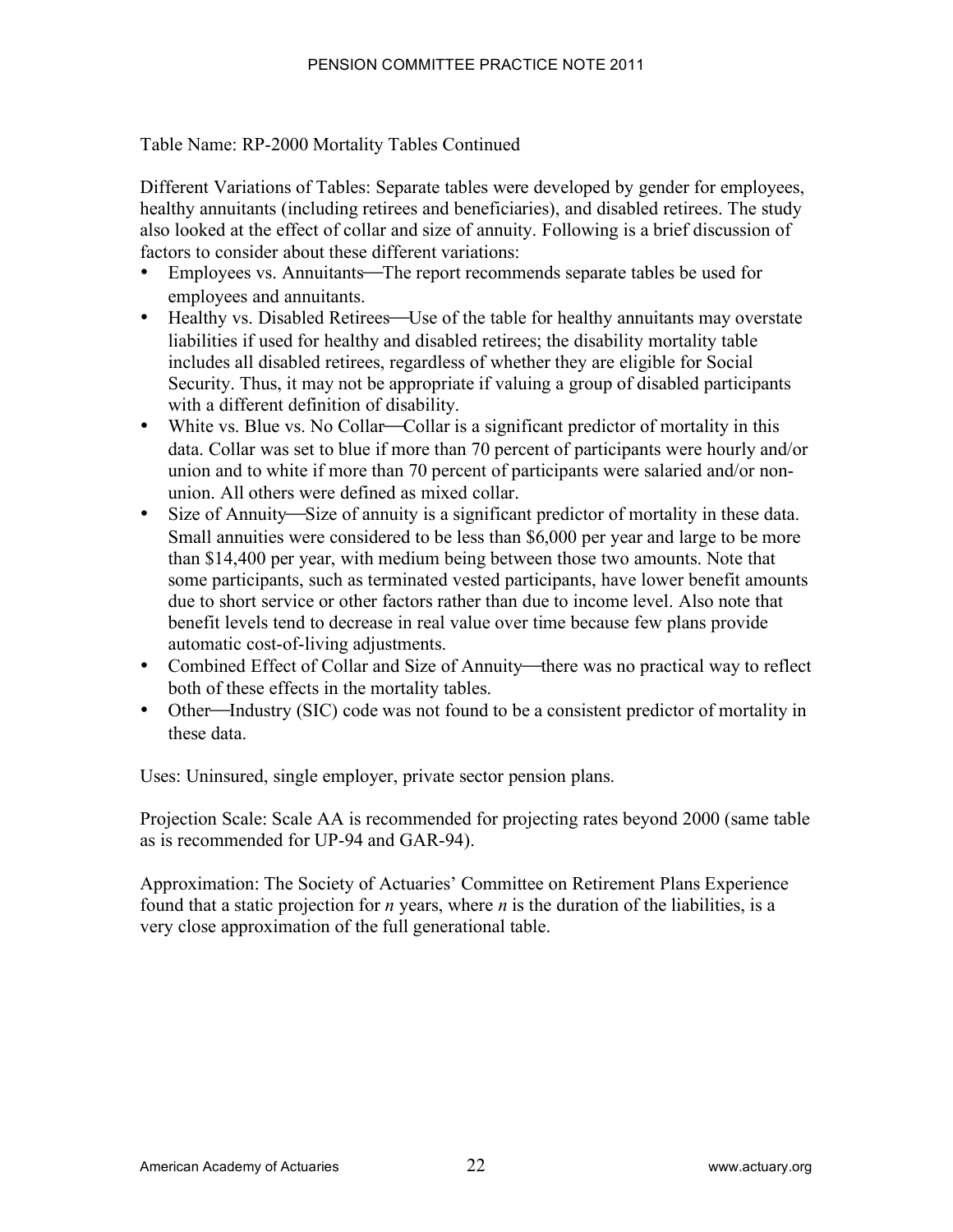Table Name: RP-2000 Mortality Tables Continued

Relationship to Other Tables:<sup>12</sup> The GAM-83, GAR-94, and UP-94 tables (for annuitants) were developed by amount of annuity and not by number of lives. The RP-2000 Table was developed by amount of annuity, where available, and then the amount of annuity was estimated for those records providing only lives. In general, the RP-2000 annuity values are between 2 and 9 percent higher for males and between 3 and 5 percent lower for females than GAM-83. For males under 80, the RP-2000 values are within 4 percent of the UP-94 projected to 2000. For females, the RP-2000 values are 2 to 4 percent lower than UP-94 projected to 2000.

<sup>&</sup>lt;sup>12</sup> Chapter 8 of "The RP-2000 Mortality Tables Report."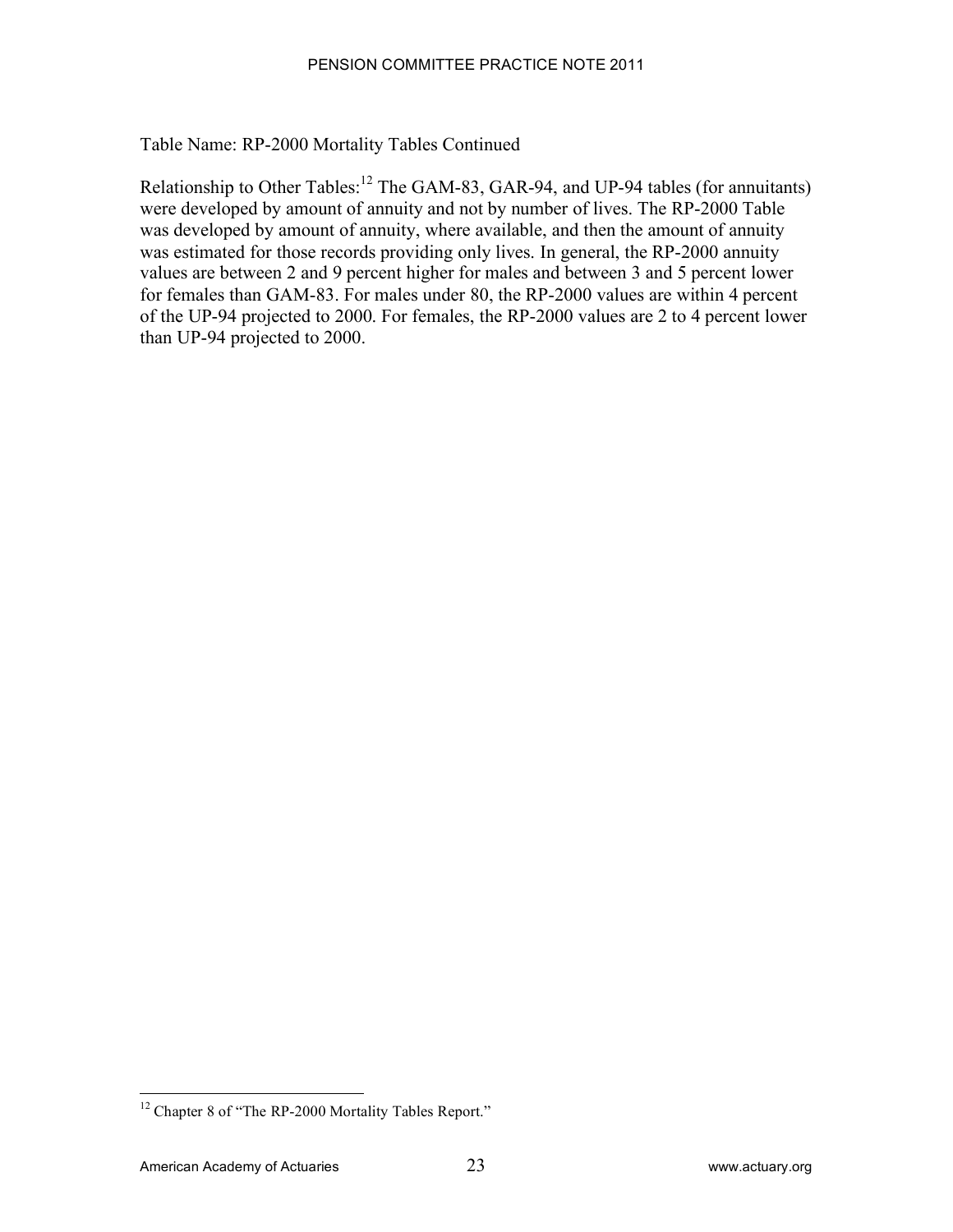# **Appendix 2**

## **Discussion of Mortality Credibility**

This Appendix describes how theory can be used in setting mortality assumptions. It is extracted from an Academy letter to the IRS.<sup>13</sup>

**Method I:** Credibility Theory is a formal statistical theory developed by actuaries over the past century. While there are a variety of complex approaches, all ultimately produce a formula of the form:  $Z \times$  plan's mortality +  $(1 – Z) \times$  standard mortality, where the larger the plan and its number of deaths, the greater the value of Z (even if the plan's mortality experience isn't significantly different than standard mortality). Under this theory or approach, *all* plans would have enough experience to *partially use* a substitute mortality table and some plans would have enough experience to *fully use* a substitute mortality table.

Thus, the above formula is used no matter how small the plan. A small plan would just have a small Z, and thus the substitute table would be quite close to the standard table. It is felt that, even in a small plan, the modified table would be better than if the standard table were used. If desired, there could be a cutoff for this method based on number of deaths, or size of Z-e.g., this method should not be used if Z is less than 0.25 or there are fewer than 100 deaths. A detailed discussion of this theory (with an example) is provided in the appendix.

**Method II (Determining if there is a significant difference):** Method II is an alternative approach which insurance actuaries inform us has also been used.<sup>14</sup>

A plan's actual number of deaths would be compared with the expected number of deaths using the standard mortality table projected to the calendar years being studied (or the central calendar year).

Classic statistical methods for assessing if something is significantly different from a standard start with a *null hypothesis* that they are the same, and an assessment whether that hypothesis can be disproved (with a minimal chance of error). In our case, we would set a null hypothesis that the mortality of the plan matches that of the standard mortality table, and test that hypothesis by comparing the actual number of deaths with the expected number of deaths. We would then use 'X' standard deviations to ascertain whether the difference is due merely to random fluctuation or due to the plan's mortality really being worse (or better) than the standard mortality table (i.e., we would decide to treat mortality differences as statistically significant if the ratio of actual to expected deaths exceeds (or is less than) 1 by more than a certain number of standard deviations). For example, if we used 1.645 standard deviations, for situations in which the plan's "true" mortality matches standard mortality, we *would incorrectly* say that the plan's

<sup>&</sup>lt;sup>13</sup> Available at:  $\frac{http://www.actuary.org/pdf/pension/mortality nov06.pdf}{14}$ <br><sup>14</sup> The use of Method I and Method II was confirmed by consultant Harvey Sobel, Principal and Consulting Actuary with Buck Consultants in Secaucus, NJ.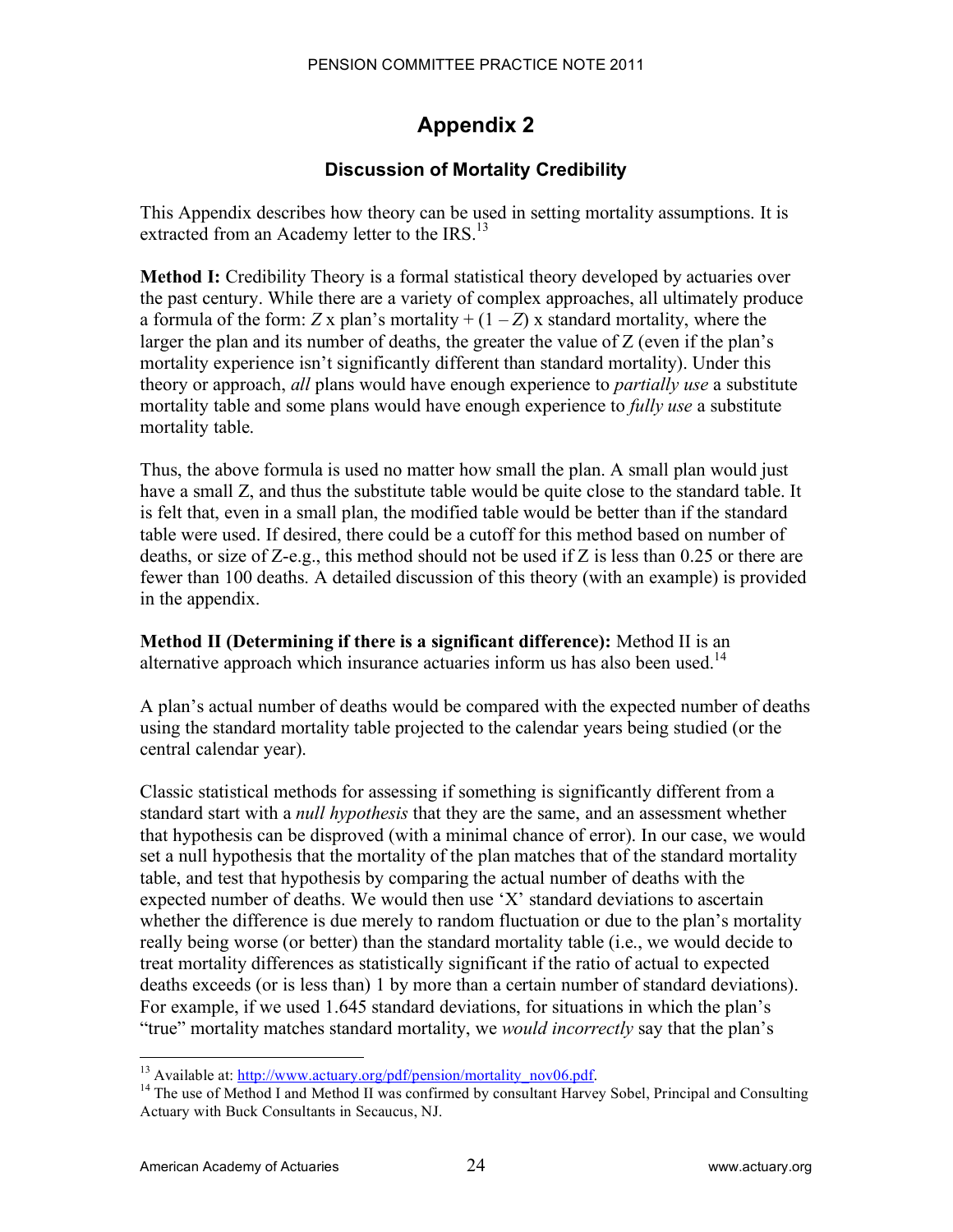mortality experience is different from the standard mortality table only 5 percent of the time. (The 5 percent assumes that it made sense that the plan's mortality would be greater than (or less than) the standard table, but not both.<sup>15</sup>) If 1.96 standard deviations were used, we would be wrong only 2.5 percent of the time. An example is provided below.

Method II requires a certain amount of data to prove that the experience is significantly different from the standard table. For example, five years experience might be needed to get enough experience to satisfy this test for a smaller plan. For a very large plan, one year would be sufficient.

**Method II Application:** Once it was determined that the actual deaths are significantly different from the expected deaths, a mortality table could be developed in one of the following ways:

- (1) By multiplying the standard mortality rates by the ratio of actual to expected deaths (and grading into  $q_x$  equal to 100 percent at age omega);
- (2) By using the standard table with an age set back (or age set forward) so that the expected deaths are closer to the actual number of deaths. Fine-tuning could be achieved by multiplying it by the ratio of actual deaths to expected deaths under the set back (or set forward) table;
- (3) By modifying the RP2000 blue-collar table (for appropriate blue-collar groups i.e., not airline pilots or nurses) or the RP2000 white-collar table (for white-collar groups) by multiplying it by the ratio of actual to expected (determined using the appropriate collar table), as suggested in (1) above; or
- (4) By creating a table directly from the experience  $q_x$ 's at each quinquennial age (with graduation allowed, such that expected deaths equal actual deaths). This method might be used only with large plans in the controlled group, where one might consider requiring statistical testing at each quinquennial age grouping where this method is used (and one age grouping at the oldest and youngest ages where the data are sparse).

This mortality table would then be projected just as the standard table is projected.

**Piecewise Determination:** Large plans might have enough data to determine the ratios for different age groupings, for males and females separately, or for the annuitant and non-annuitant tables separately. In addition, we note that the RP2000 experience by collar became quite similar for people over age 80 (whether they had blue or white collar jobs,  $etc.<sup>16</sup>$ ). Thus, the regulation could allow sponsors to analyze their experience just below age x (e.g., age 80), and then only apply the factor to ages below age x, and phase the modified table into the standard table from age x up to age  $x + 5$ , or  $x + 10$ .

<sup>&</sup>lt;sup>15</sup> If it was not obvious up front that the mortality would be worse (or better, in the case of say a white collar plan), then the two-sided test is used, which would mean we would be incorrect 10 percent of the time.

<sup>&</sup>lt;sup>16</sup> See top paragraph on  $6<sup>th</sup>$  page of Chapter 5 of the SOA's RPA2000 report (http://www.soa.org/files/pdf/rp00\_mortalitytables.pdf) and the accompanying charts Figure 5-1 and Figure 5-5.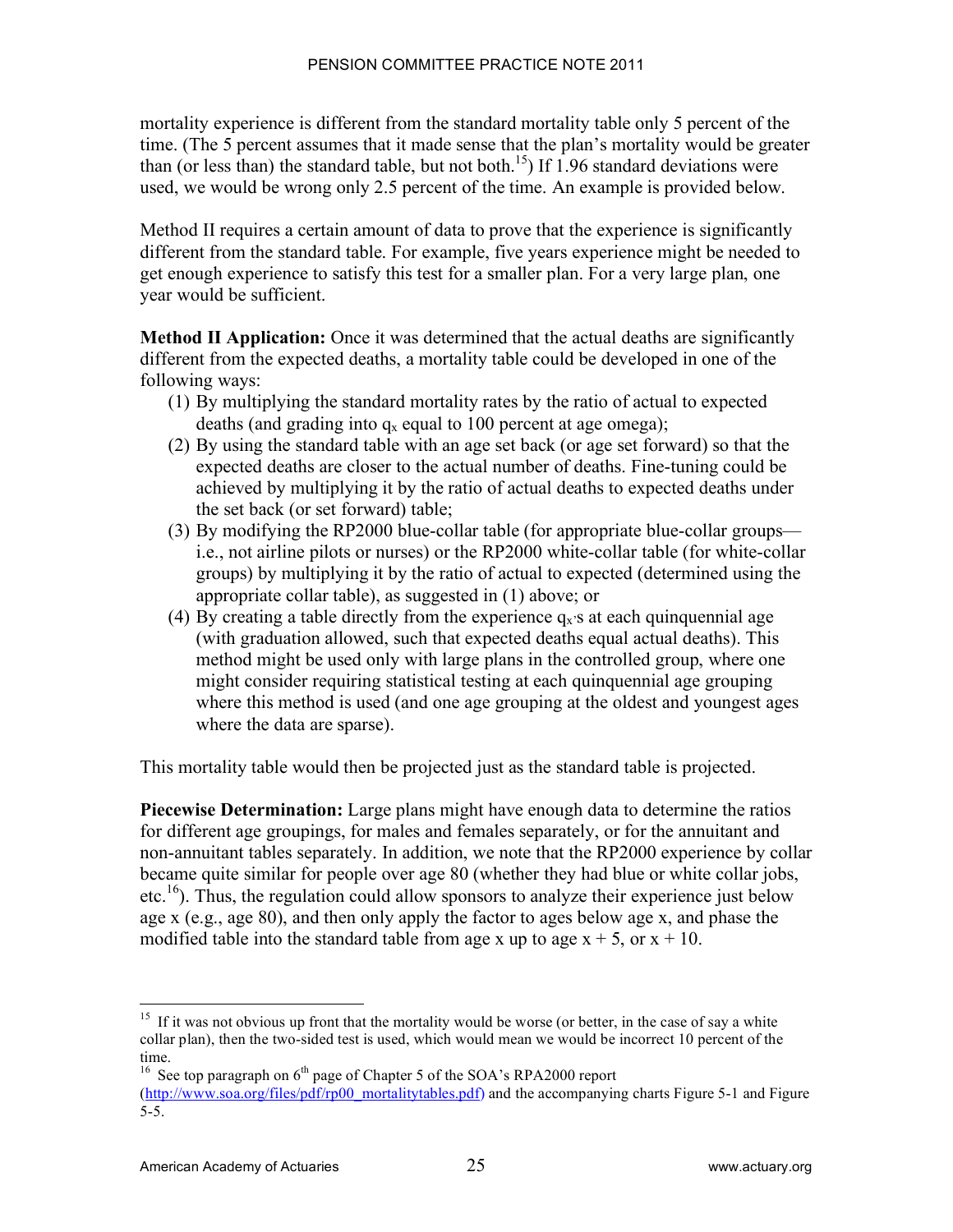**Standard Deviation:** In order to use this method, the standard deviation would need to be determined. The distribution of deaths is the sum of many binomial distributions, so the mean is the actual number of deaths (n x  $q_x$ ), the variance is n x  $p_x$  x  $q_x$ , and the standard deviation is the square root of the variance.<sup>17</sup> Unless the number of deaths is very small (somewhat below 20), the central limit theorem tells us that the distribution can be approximated very well by the normal distribution.

**Example:** Assume that a sample population of 5,000 people has 100 expected deaths using the standard mortality table. Assume, as discussed in the prior section, that the variance is also 100, so the standard deviation is 10 deaths. Also assume that the actuary uses two standard deviations to test the null hypothesis. The actual deaths would have to be greater than  $119.6 (100 + 10 \times 1.96)$  or 20 percent different, in order to recognize that the plan's mortality was significantly different than the standard table's mortality.

If the sample population were larger by a factor of 100 (i.e., 500,000 people), the example would be as follows: Expected deaths would be 10,000 and the standard deviation would be 100 deaths. Actual deaths would have to be greater than 10,196  $(10,000 + 100 \times 1.96)$  or 2 percent different, in order to recognize that the plan's mortality was significantly different than the standard table's mortality.

Thus, a medium-sized plan would have to have a much greater difference in mortality rates in order to use its own experience. A large plan would not need as much difference in order to use its own experience.

<sup>&</sup>lt;sup>17</sup> Note: the variance is quite close to the mean since  $p_x$  is very close to 1 (except at the oldest ages, which might be excluded anyway), so some practitioners may use the mean for the variance.